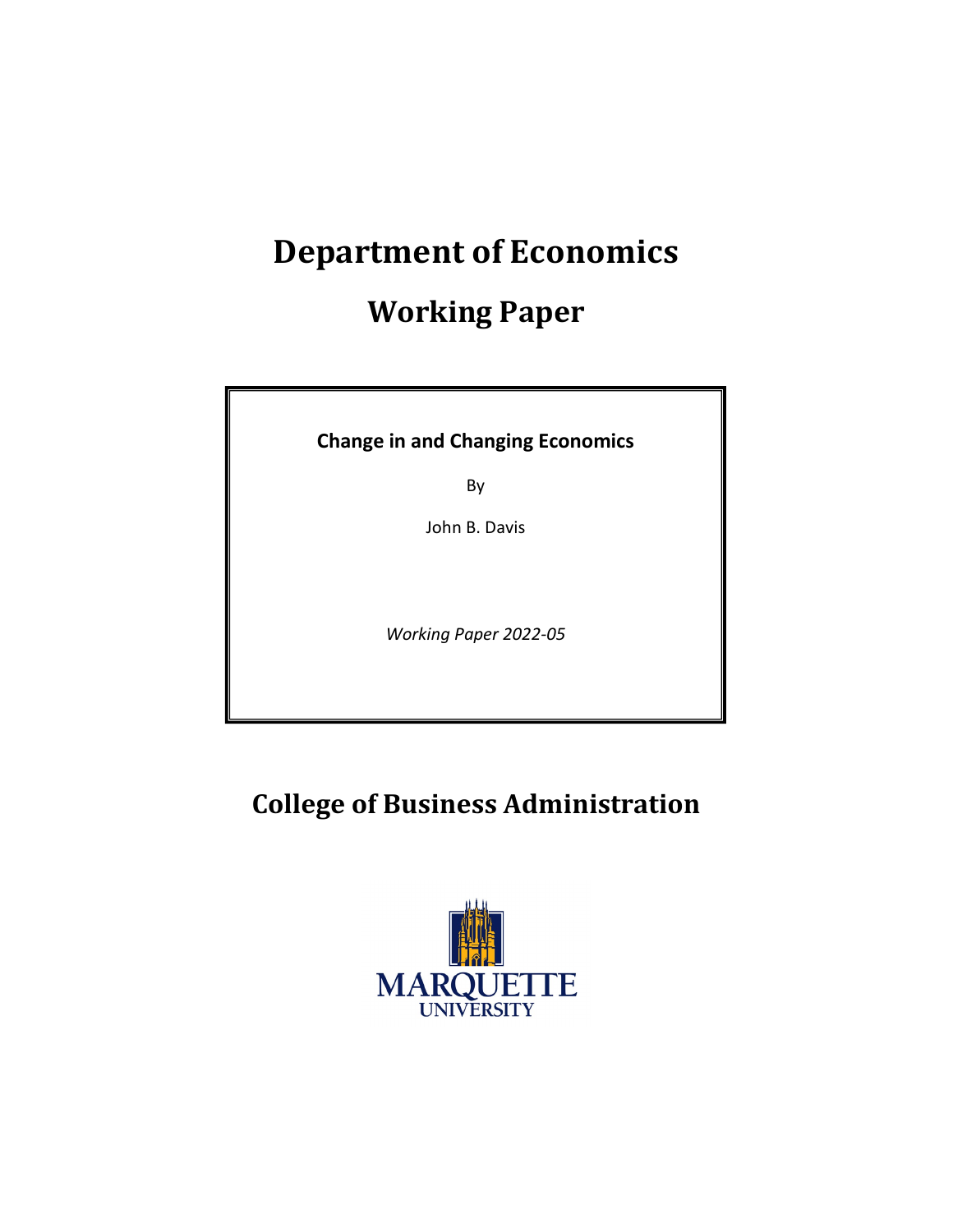*Keynote address, 8th Biennial conference, the Latin American Society for the History of Economic Thought (ALAHPE), Montevideo, Uruguay - Universidad de la República*

# *Change in and changing economics*

#### John B Davis Marquette University and University of Amsterdam

**Abstract:** The paper first discusses the methodological problem of identifying change in economics, given that change is always present in any discipline. It rejects 'inventory' methods that subjectively compare 'new' and 'old' concepts, and argues we should focus on economics' disciplinary boundaries. To set out different possibilities for disciplinary interaction, the paper then distinguishes four principles forms of disciplinary interaction, ranging from when a discipline is the most closed to the most of open type of discipline.

To model boundary crossings the paper uses a modern Classical economics development of open and closed systems thinking from Sraffa to argue that the core of mainstream thinking is only incompletely closed and needs completion from thinking in its periphery, from both within economics and other disciplines.

The paper moves to external forces acting on economics that might influence its change on two levels: (i) forces affecting the evolution in scientific research practices in economics; (ii) forces associated with popular expectations and social values regarding the role and nature of economics from the World Values Survey.

The paper's argument is that current mainstream economics is an interdisciplinary type field, but this may be unstable and be replaced by it becoming a more pluralistic multidisciplinary type field. Whether this will occur is addressed in terms of how the two sets of external forces acting upon it together influence its internal development and relationships to other disciplines.

**Keywords:** change, boundaries, interdisciplinary, core-periphery, research practices, world values survey, open-closed systems

**JEL Classification:** A12, A13, A14, B20, B41, B50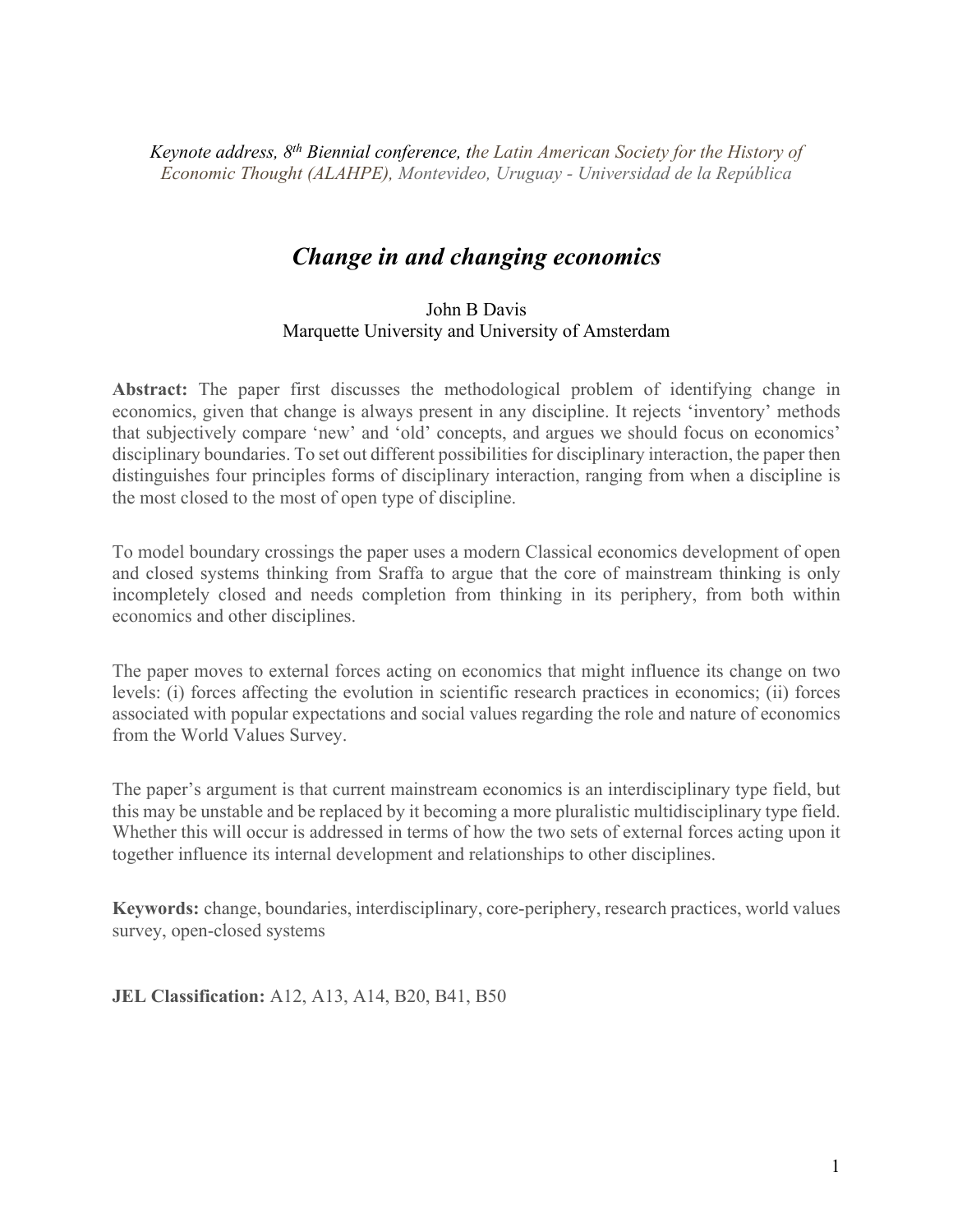There is nothing more constant than change.

Heraclitus (535 BC)

The crisis consists precisely in the fact that the old world is dying and the new cannot be born. In this interregnum a great variety of morbid symptoms appear.

Gramsci (1971 [1930]): 276)

## *1 Change in economics: The issue of method*

Change in economics has likely always been a subject of discussion in economics and political economy. That discussion may have languished in the first post-World War II decades when neoclassicism was ascendent and dominated economics, but the emergence of game theory, more recently behavioral economics, and a variety of other new fields and approaches in economics since the 1980s has re-invigorated interest in the subject so that now there are many views on it. Yet systematic investigation of what change in economics involves has advanced little. Change is clearly always on-going in any discipline, but when it is said there is or is not 'change in economics' something more significant beyond this is usually intended. How, then, can this more significant sort of change be identified and explained? I begin by discussing the issue of method for analyzing change in economics.

One method employed in making such arguments involves inventorying sets of 'new' concepts and theories and comparing them to inventories of 'old' concepts and theories. There are two problems with this method. First, what may appear to be 'new' theories and concepts may simply be 'old' concepts and theories that have been modified or revised. How do we identify genuinely 'new' concepts and theories? Second, supposing we can say what is 'new' in economics, when are there enough 'new' concepts and theories in a field to say there is change in it? Fields could have many 'new' concepts and theories but as a whole remain largely unchanged.

The underlying problem with the inventory method, I suggest, is that its comparison of 'new' and 'old' contents depends upon and implicitly makes use of judgments about the state of a field as a whole, but when the starting point is inventories of concepts and theories these judgments are not made explicit, and may simply presuppose the interpreter's preferences regarding what is 'new'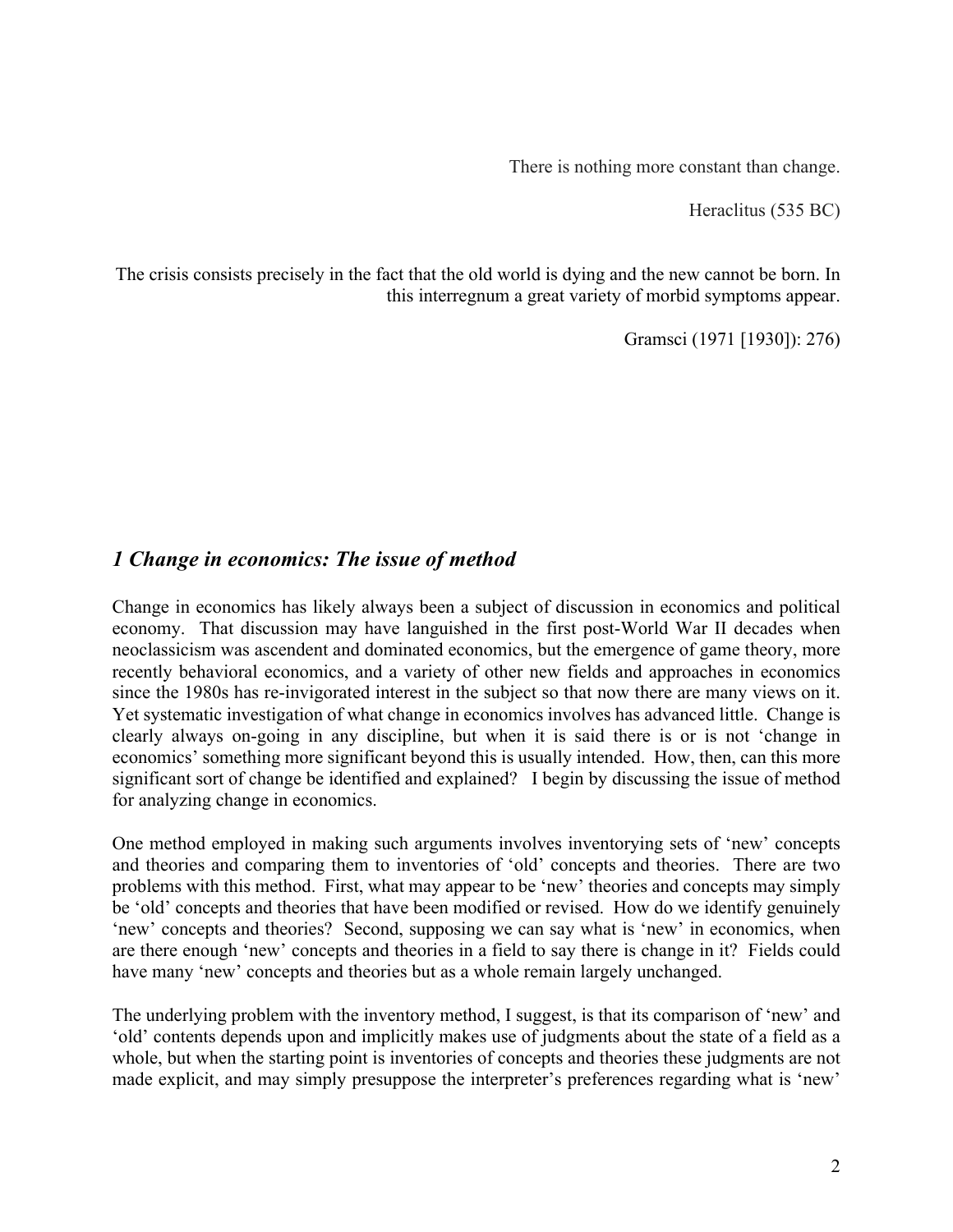and 'old' in it. How, then, might we make judgments about the state of economics as a whole that provide an independent means of judging 'new' and 'old' contents?

One way of proceeding – a method historians employ – involves making arguments about the role and place of a discipline in the world. Thus, economics, or political economy as it was previously understood, clearly had a different role and place in the world in the past than economics does now. What counts as 'new' or 'old' in economics can then be explained according to how its concepts and theories reflect historical changes in institutions and social relationships, particularly as shows up in changes in the scope and nature of policy thinking. For example, Keynesian economics was 'new' compared to what preceded it when it became the basis on which many countries sought to manage aggregate demand and advanced fiscal and monetary policies to achieve this. Economics as a whole changed because it gave rise to new policies, and was associated with different institutions and social relationships.

However, this method does not capture how economics as a whole may undergo change in more subtle ways that do not materialize in institutions, social relationships, and policy thinking. A more fine-grained strategy I adopt, then, is to explain change in economics in terms of change in its relations to other disciplines. To the extent that this changes economics' scope, domain of explanation, and definition. I argue, it produces 'new' contents and theories.

The scope of a discipline is the range of subjects it concerns, its domain is how they are addressed, and its definition, which explains its scope and domain, is its summary interpretation of that subject matter. Consider, then, the development in the immediate postwar decades of mathematical forms of explanation in economics, reflecting change in economics' relation to quantitative sciences. This changed both the scope and domain of economics – what it could be about and how that was addressed – and led many to re-define and re-interpret economics as a mathematical social science that discovered mathematical relationships in economic life.

Non-mathematical, natural language forms of explanation in economics were then seen as 'old' and easily distinguished from 'new' forms of explanation. They failed to fall within the scope of a mathematical economics, because they could not capture the scope of economic relationships when seen mathematically, and they mis-represented economics' domain, because did not explain the mathematical nature of those relationships. They were accordingly increasingly defined as not (quite) being economics. Thus, change in economics arose out of how its relations to other (quantitative) disciplines changed.

Thus, ontologically speaking, what a field is  $-$  its disciplinary identity  $-$  lies in what distinguishes it from other fields, and then gives it distinct epistemological (and ultimately social) responsibilities. Economics, in virtue of how it is different in its scope, domain, and definition from other social sciences, investigates dimensions of the world different from those they investigate. We cannot say, then, what kind of knowing is going on in a field and what kinds of things it claims exist independently of how this differs from other fields. Disciplines' identities, consequently, are ultimately established in a comparative manner. This then gets embedded institutionally in how a field's research agenda is materially organized, how researchers identify themselves and interpret what they are doing, how they segregate themselves from other kinds of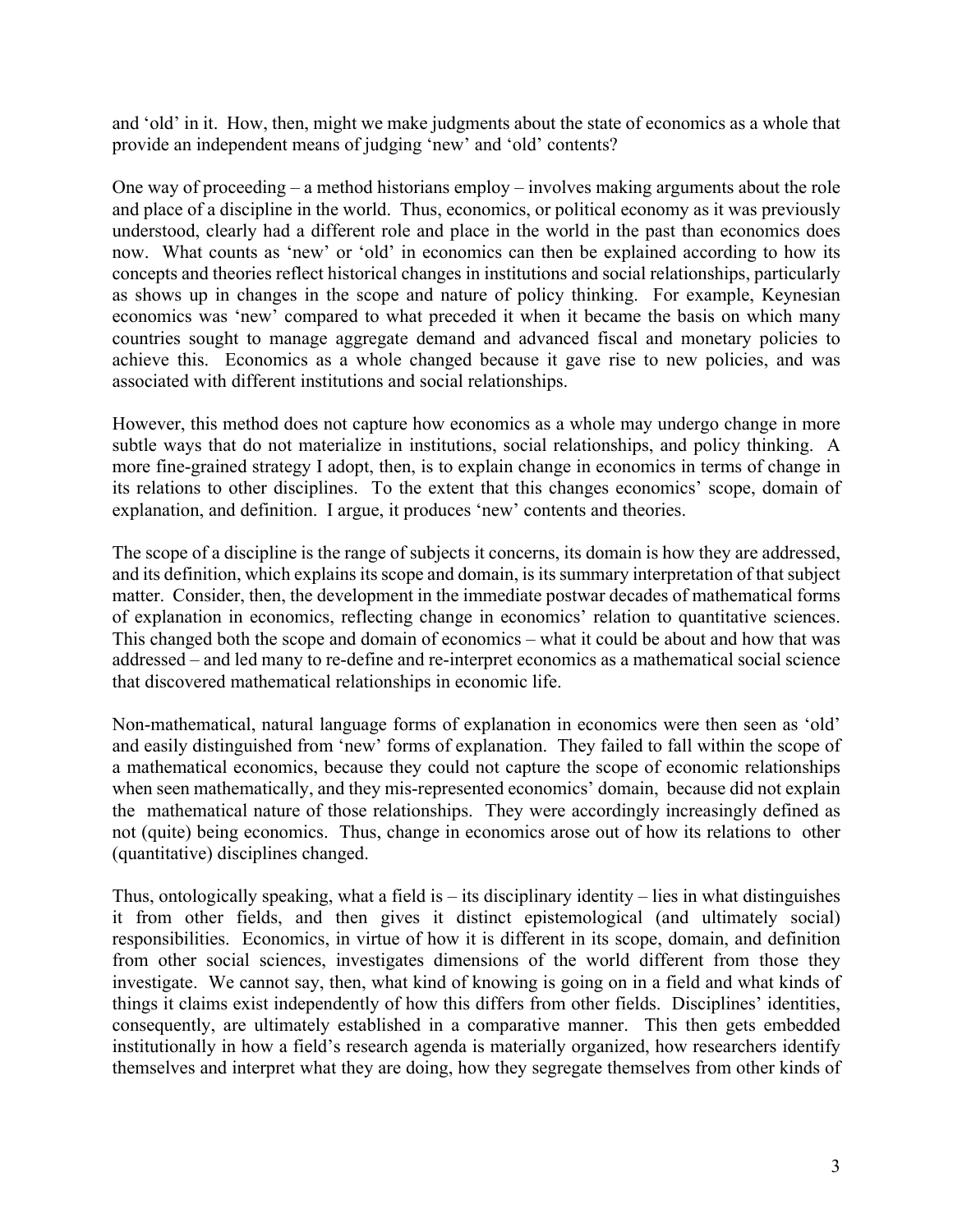researcher and forms of investigation, and how they see their social policy/application responsibilities.

Whether there is change in economics, then, depends on whether its relations to other disciplines have changed sufficiently as to produce a 'new' definition or interpretation of its scope and domain of investigation. But how do we capture this? Beginning with a field's scope and domain, we can examine how its differences from other fields change by tracking how the boundaries between them change. If what previously fell primarily within the scope and domain of one discipline is increasingly found in another's, then the boundaries between them have shifted and this may begin to change their respective definitions and identities. Figure 1 summarizes this overall view of change for economics.

#### *Figure 1: Change in economics*

*Change in economics is reflected in change in its scope, domain, and definition of explanation*

*which is reflected in change in its relations to other disciplines*

*which is reflected in change in its differences from other disciplines*

*which is reflected in changes in its boundaries with other disciplines*

*(which ultimately influences its institutional role, popular thinking about social relationships, and policy/applications responsibilities).*

Let us test this analysis with two recent examples of boundary change between economics and other disciplines: the economics imperialism of the Chicago School toward sociology and law and the behavioral psychology imperialism toward economics. Note, then, that in both cases, while the imperialist disciplines extended their boundaries regarding what they included in their respective scopes and domains, this did not appear to change their individual definitions. Most economists still define economics as the science of resource allocation, but now also apply this definition to some non-market processes. Behavioral psychologists still define their field in terms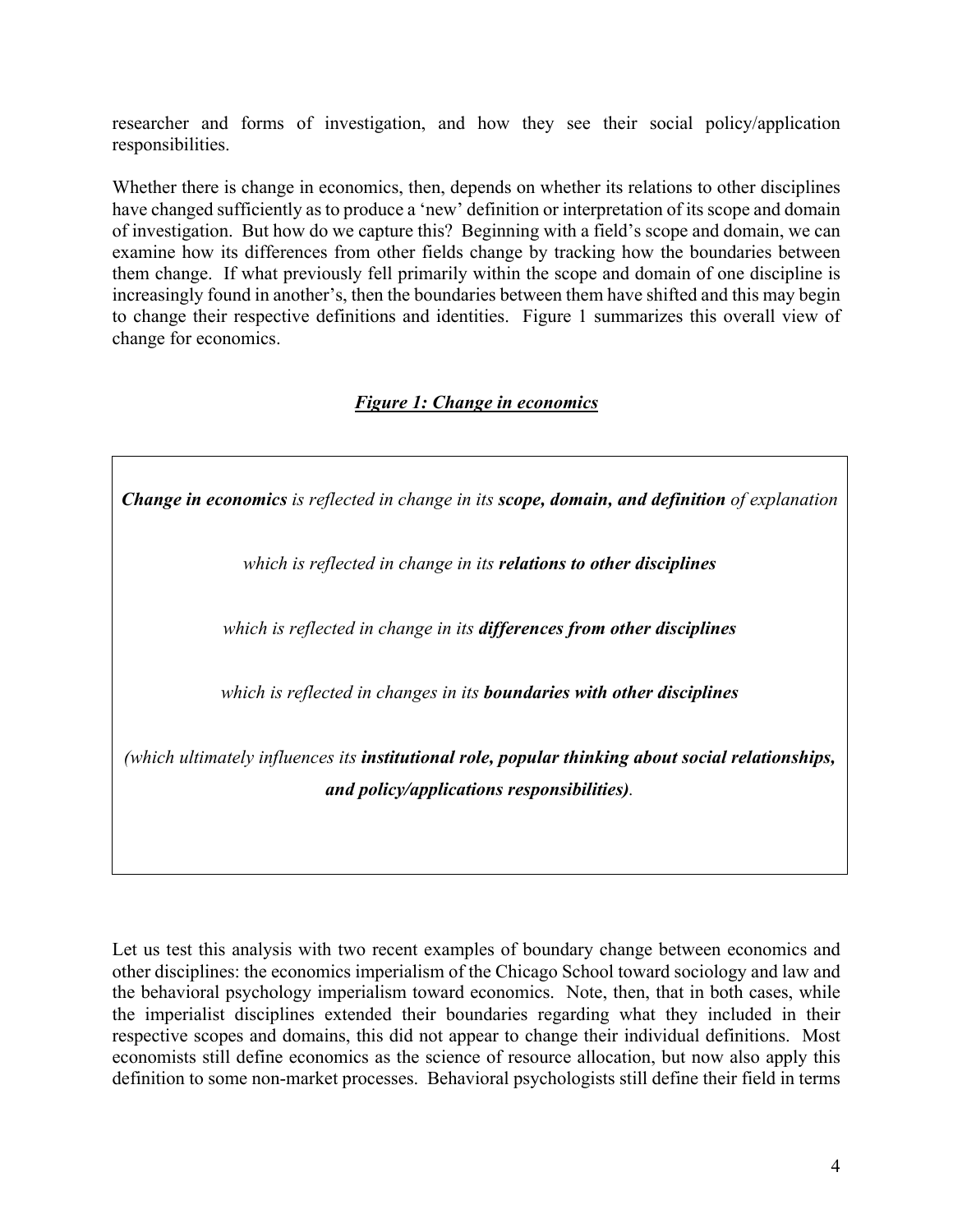of how environments affect individual behavior, but now also apply this definition to market processes.

Thus, there is both 'new' and 'old' in both fields, making it paradoxically possible argue both that they have and have not changed. Whether they ultimately change as disciplines, then, depends on whether their definitions also ultimately change. To deal with this complication, I have used a core-periphery distinction to characterize economics (Davis, 2006, 2008, 2019a), re-appropriating the Lakatosian methodology (hard) core concept, and arguing that change in economics' relations to other fields occurs first on its periphery, and then possibly later in the core of economics where the field's definition is maintained.

Historically, there are cases where change in the periphery of a economics deriving from change in its boundaries also produced change in its definition and core. Nineteenth century classical political economy was succeeded by twentieth neoclassical century economics when other fields took over the 'political' and 'sociological' parts of political economy, resulting in a narrowing of the field's scope and domain, and ultimately changing its definition. Political economy can be defined as the science of growth and distribution for entire economies. Economics was subsequently defined as the science of choice for allocative processes occurring within economies. In this case, the core of political economy/economics changed and the field changed at its definitional level.

The more recent psychology imperialism towards neoclassical economies also involves boundary change. The emergence of behavioral economics in economics' periphery potentially shifts economics' boundaries inward. If Chicago School economics imperialism might have shifted them outward by claiming choice theory explained non-market behavior, psychology imperialism not only seeks to reclaim this ground – such behavior still reflects people's environments – but also extends this environment argument to market behavior. Change in economics' boundaries on its periphery then creates incentives for redefining its core. Should economics come to focus on how environments influence choice, the core of economics might then be redefined as no longer concerned with the 'pure' theory of choice. But I think the verdict is still out on this.<sup>1</sup>

Yet even an analysis of change in economics in terms of changes in its boundaries alone seems incomplete. What else, then, might affect change in economics? What factors act on economics itself? Discussions of change in economics tied to comparisons of 'new' and 'old concepts and theories employ an analysis of change only occurring internally in economics, thus ignoring external forces operating upon it as a whole influencing how it changes internally.

To address this latter source of change, I argue that two types of external forces operate upon economics and influence change within it: (i) those affecting its research practices; and (ii) those associated with social expectations about economics and its policy/application responsibilities. When we integrate these two sets of forces into an analysis of how economics changes internally and in its relations to other disciplines, change is then also a matter of change in economics' individual standing as a science in the world. Figure 1 is concerned with processes of change in economics internal to it as concerns its boundaries. Figure 2 complements this, and identifies two broad kinds of external forces acting upon economics.

<sup>&</sup>lt;sup>1</sup> Contrary to the conclusion that 'we are all behavioral economists now' (Angner, 2019).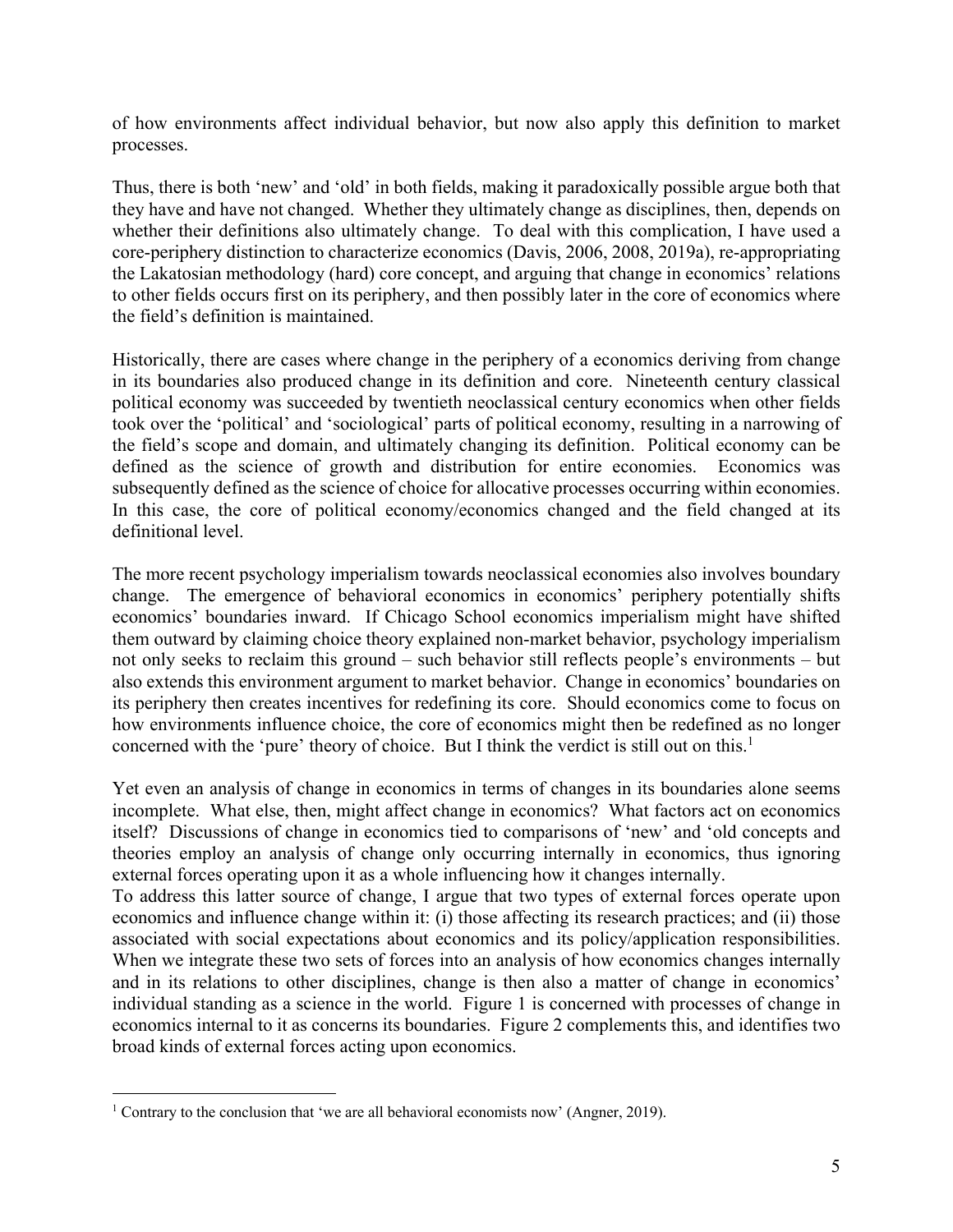*(1) Disciplinary research practices in economics:* 

*increasing specialization in research formal modeling as the preferred form of explanation the 'empirical turn' in economics*

*(2) Social expectations: social values regarding economics and its responsibilities:*

*the importance of emancipative values the importance of individual agency*

My prediction, then, is especially because of these external forces, economics will evolve over time into a more pluralistic, less hierarchical, theoretically 'flatter' discipline with greater openness and competition between diverse kinds of approaches within economics.

To frame this prediction in terms of economics' relations to other disciplines, section 2 first discusses the four different forms of relations between disciplines, identifies 'interdisciplinarity' as the form that currently describes economics, and then investigates whether this form is stable and likely to persist. Second, I turn to the topic of boundary crossings to address how theories and contents from one discipline 'foreign' to another can nonetheless enter into it. I model boundary crossings using a recent Classical economics development of open and closed systems thinking, and argue not only can 'foreign' materials readily enter into economics but examine how they may influence it. Third, I argue that, were economics' landscape to evolve to become more diverse and pluralistic – a shift toward 'multidisciplinarity' – complexity theory best describes what this involves. A possible consequence would be that economics' imperialist ambition to theorize the unity of social science in its own image would give way to the ideal of a decentralized, 'disunified' social science landscape.

Section 3 on 'change in economics' discusses the two sets of forces in Figure 2 influencing economics. First, I discuss how three forces operating in it at the level of its research practices – *how* economics is done – will weaken its theoretical core. I frame their effects using a non-Darwinian, computational approach to evolutionary change. Second, I discuss what popular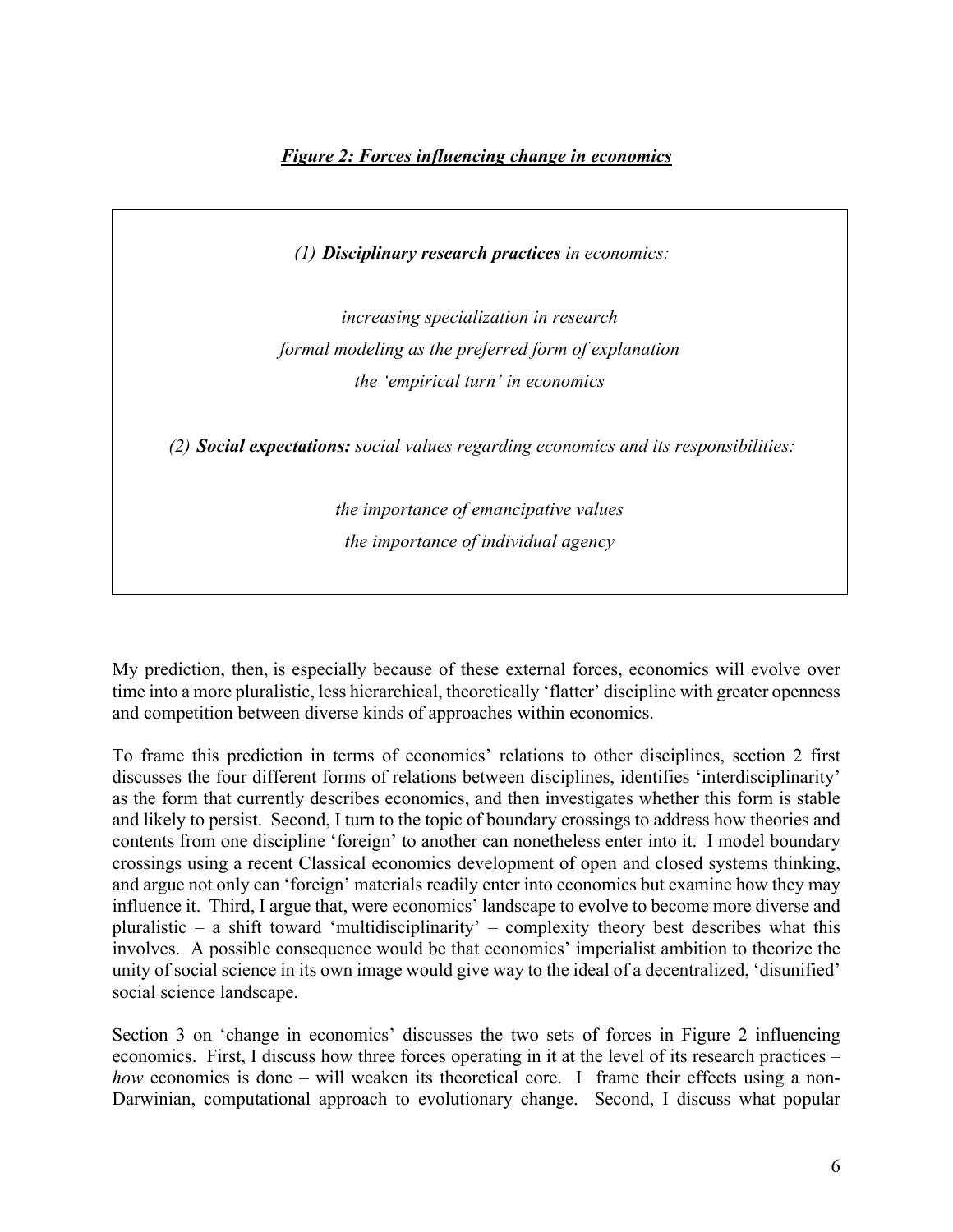expectations about the role and nature of economics – *what* it is and should be about – as reflected in evolving social values as identified in the World Values Survey, tell us about possible change in economics. My argument here is that with an increasing weight given to emancipative values, people's concern with identity and social relationships may bring about change in economics. Third, contrary to these possible developments, I briefly review how the oligarchic, hierarchical nature of current economics works against change in economics reinforcing its interdisciplinary nature.

Section 4 returns to the recent Classical economics open-closed systems analysis to argue that the core of economics is incompletely closed and needs to be completed by thinking from outside it. Regarding the two sets of forces operating in and on economics, those at the level of its research practices affect the core's development, but how they distance the core from theory in general leave its closure open to theories and concepts from its periphery and other disciplines. There, social expectations affecting economics, as seen in the historical evolution of social values in the World Values Survey, offer a guide regarding how the core might evolve that jeopardize its *Homo economicus* and positivism doctrines. Thus, change in economics could come about were what acts externally upon it regarding *what* economics is about were to inform *how* its practices are put to use.

## *2 Forms of disciplinarity and boundary relationships between economics and other fields and within economics*

#### *a. Economics' interdisciplinarity and its instability*

The four forms of disciplinary relationships distinguished by Jodi Cat (2017) are crossdisciplinarity, interdisciplinarity, multidisciplinarity, and transdisciplinarity. This typology has the advantage that it allows us to characterize disciplines and their interaction in terms of how closed or open they are to one another according to: (i) the extent to which they are significantly affected by their interaction; and (ii) the extent to which their interaction produces new interfield research that influences them.

For Cat, crossdisciplinarity is the most closed case since disciplines borrowing from one other are largely unaffected by it in their own independent development, and new interfield research disciplines drawing on both do not really develop. Interdisciplinarity is the next most closed form, since disciplines may be somewhat but not extensively affected by their borrowing from one another, and while significant interfield research between them emerges, its ties to its contributing disciplines is weak. Multidisciplinarity and transdisciplinarity are at the other end of the spectrum as the most open since in differing degrees interacting disciplines are significantly affected by their interaction and interfield research begins to rival disciplinary research.<sup>2</sup>

Interdisciplinarity, then, is the case that best characterizes contemporary economics, because its borrowing can be shown to have influenced its recent development, since on its periphery there are a variety of new approaches that owe much to other fields that have an increasingly interfield

<sup>2</sup> For a deeper examination of these four forms and their differences, see Ambrosino *et al*. (2021).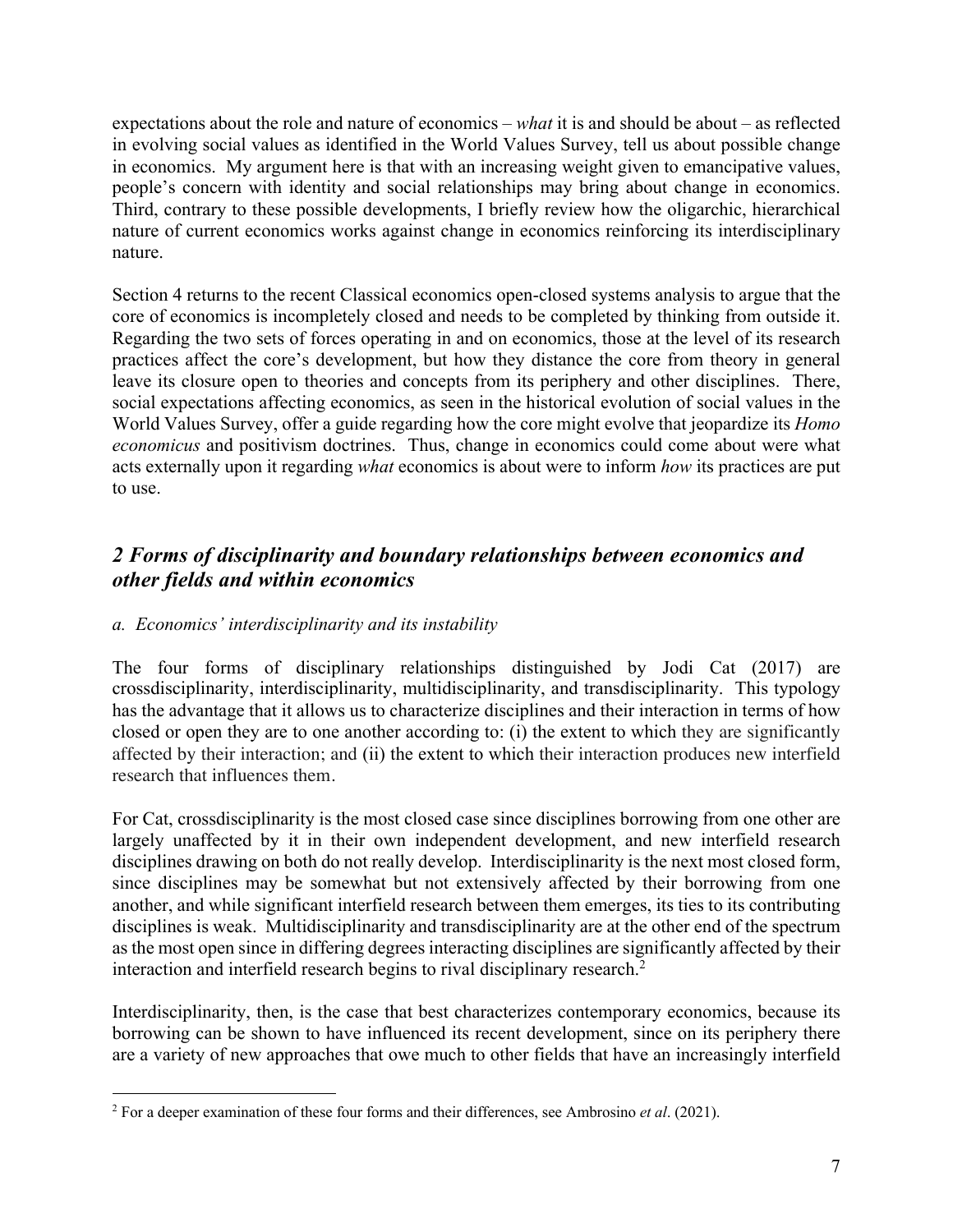research character. To investigate, then, whether this state of affairs is stable, first consider economics' postwar borrowing in three important episodes: its adoption of mathematical forms of explanation in the immediate postwar decades, the emergence of game theory somewhat later, and the more recent adoption of experimentalism. What these three borrowing episodes could show is that economics can borrow freely from other disciplines, not significantly change what defines it, and thus that it could persist as an interdisciplinary type of field. Thus, these episodes constitute one test case for the stability of economics' current interdisciplinarity. Note, then, that what these three episodes share is that this borrowing especially draws on other disciplines' methods of explanation rather than on their concepts and theories.

In the first case, while there were also transfers of concepts and theories that transferred from quantitative sciences, what principally was transferred were quantitative methods of explanation, for example, as used to place general equilibrium theory on a more rigorous basis (Weintraub, 2002), and as also applied to refine microeconomic optimality research. It is widely perceived, then, that this borrowing strengthened the core of economics. A reason for thinking this is that a borrowing that occurs at the level of method appears to have a neutral sort of character, so that adoption of quantitative methods was instrumental to the development of existing theories. Tools and methods, that is, in themselves have essentially no substantive implications for the theories to which they are applied.

While this conception of tools and methods as purely instrumental is questionable, to the extent that tools and methods have this character, their adoption suggests economics' borrowing from other disciplines can have limited impact on its main concepts and theories. Nor, it seems, is such borrowing ultimately to have much effect on economics' core-periphery divide, since that has not much changed as a result of this borrowing. Indeed, mathematical explanation has now become fairly standard in most of economics. Thus, it could be argued that borrowing from other disciplines strengthens rather than weaken postwar economics' interdisciplinary status.

Now consider the later, more complicated case of borrowing economics engaged in several decades into the postwar period in its adoption of game theory, also from mathematics. This is also widely seen as an adoption of new methods of explanation, and so in principle was also neutral in its effects on dominant thinking in economics. Game theory's assimilation into economics may have disrupted its perfect competition conception of markets that had been standard, but one could argue that as long as game theory employed only non-cooperative games, competition as an ideal still characterized economics. This borrowing, then, also might also show that economics can draw on other disciplines without significantly changing its main concepts and theories and its interdisciplinary character.

Finally, consider the more challenging case in the emergence of experimentalism in economics, also a borrowing of methods rather than concepts and theories from other sciences. While experiments can indeed be used in a neutral sort of way to simply develop new empirical knowledge and applications of existing theories, they also potentially create challenges to fundamental assumptions in economics, for example as seen in the early debates over whether the ultimatum game and inequity aversion show people do not always behave in a self-regarding way. Yet these debates too have still been framed by standard rationality assumptions, and non-standard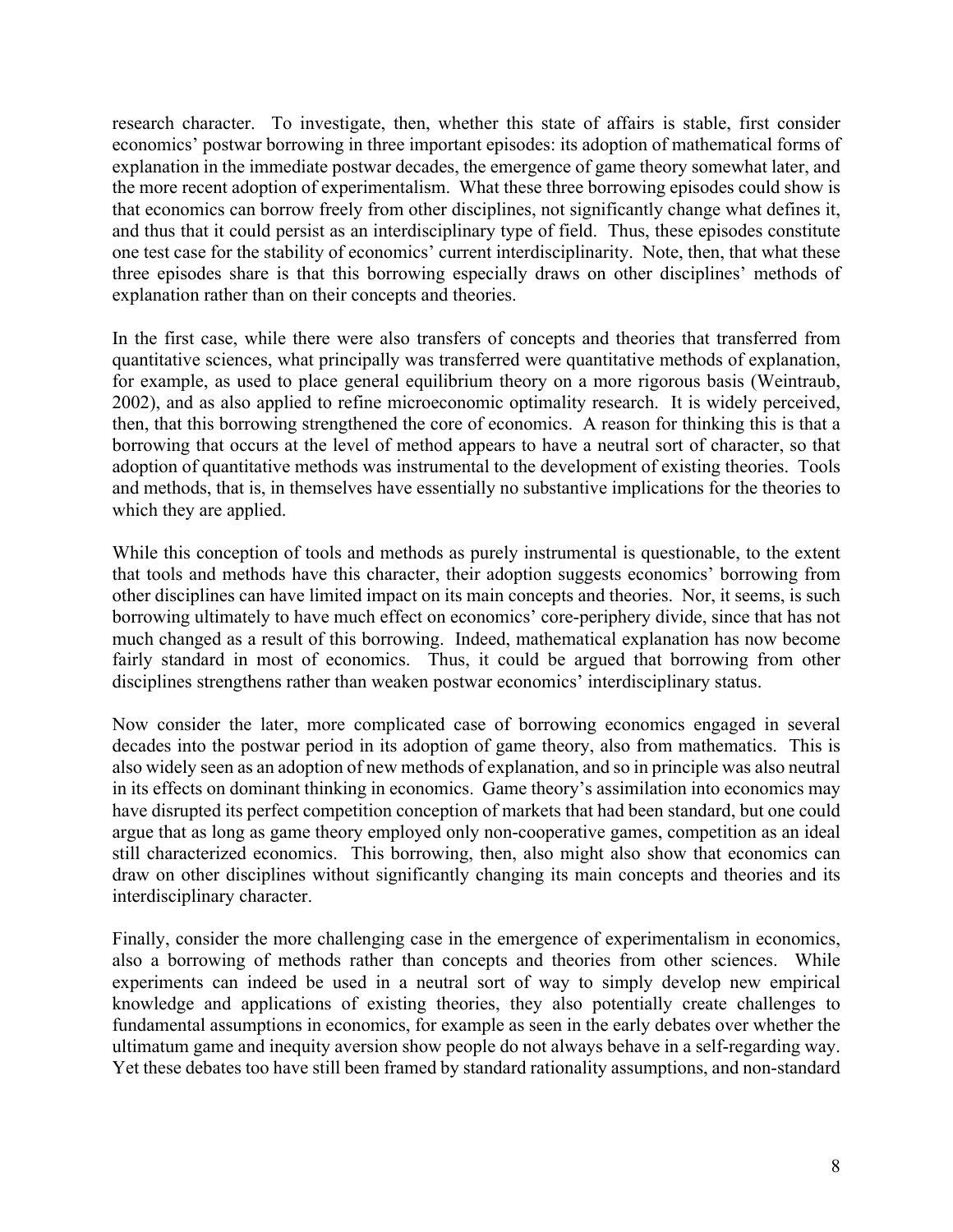behavior, to the extent that it is admitted, is seen only as a departure from it. Thus again, economics' borrowing from other disciplines does not appear to have much changed it.

These three examples thus make a case for saying economics' borrowing from other disciplines does not really affect its character and interdisciplinary nature. Indeed, they arguably make the opposite case that this borrowing is likely to be done in an instrumental manner that conforms to economics' *status quo*. What, however, should we say about a borrowing that appears to go beyond method methods of explanation and involves substantive concepts and theories from other disciplines? In the three cases above, economics borrows what is largely compatible with its existing character and then adjusts it to this. On this model, does economics' borrowing other sciences' concepts and theories only occur in such a way as to remove substantive content inconsistent with economics' core principles?

Consider the most debated case of economics' borrowing from other disciplines, namely, from psychology. On the one hand, when we characterize behavioral psychology as relying on the principle that decision-makers' environments fundamentally influence their choices, we bring in ideas that are at best associated with economics' periphery and potentially disruptive of economics' core rationality thinking as an analysis independent of context. But as many have argued, behavioral economics has largely treated this as providing a set of choice anomalies – actually an adjustment in its method of analysis, not a call for rethinking the nature of choice.

On the other hand, that such anomalies derive from how the environment affects choice raises a fundamental issue regarding the standard theory of choice which assumes people always make choices in the same way everywhere irrespective of context. Might then this larger issue, in effect smuggled in behind the scenes and working on a different conceptual level than that of method, potentially introduce substantive conceptual matters inconsistent with the core of economics and ultimately challenge its interdisciplinary nature?

To investigate whether this could occur, the next section develops a two-level account of disciplinary borrowing using an open and closed systems analysis to explain how a discipline's borrowing from other disciplines can successfully introduce 'foreign' contents into it. It describes a mechanism for how disciplinary boundary crossings work, whereby borrowings at the level of method are accompanied by broad conceptual ideas on a second level that 'close' the borrowing discipline's conceptual framework and can thus transform it.

#### *b. Disciplinary boundary crossings in open and closed systems terms*

Cat's typology does not address how one discipline's contents enter another's. We can assume this readily occurs in multidisciplinary and transdisciplinary interactions because disciplines are less independent and boundaries between them are weak, but in interdisciplinary (and crossdisciplinary) interactions where this is not the case boundary crossings need to be explained. This is particularly the case with broad, substantive concepts and theories since they are especially characteristic of their contributing disciplines and potentially a poor fit in the borrowing ones. On a core-periphery view of economics, this is important since core principles that define it are broad ideas.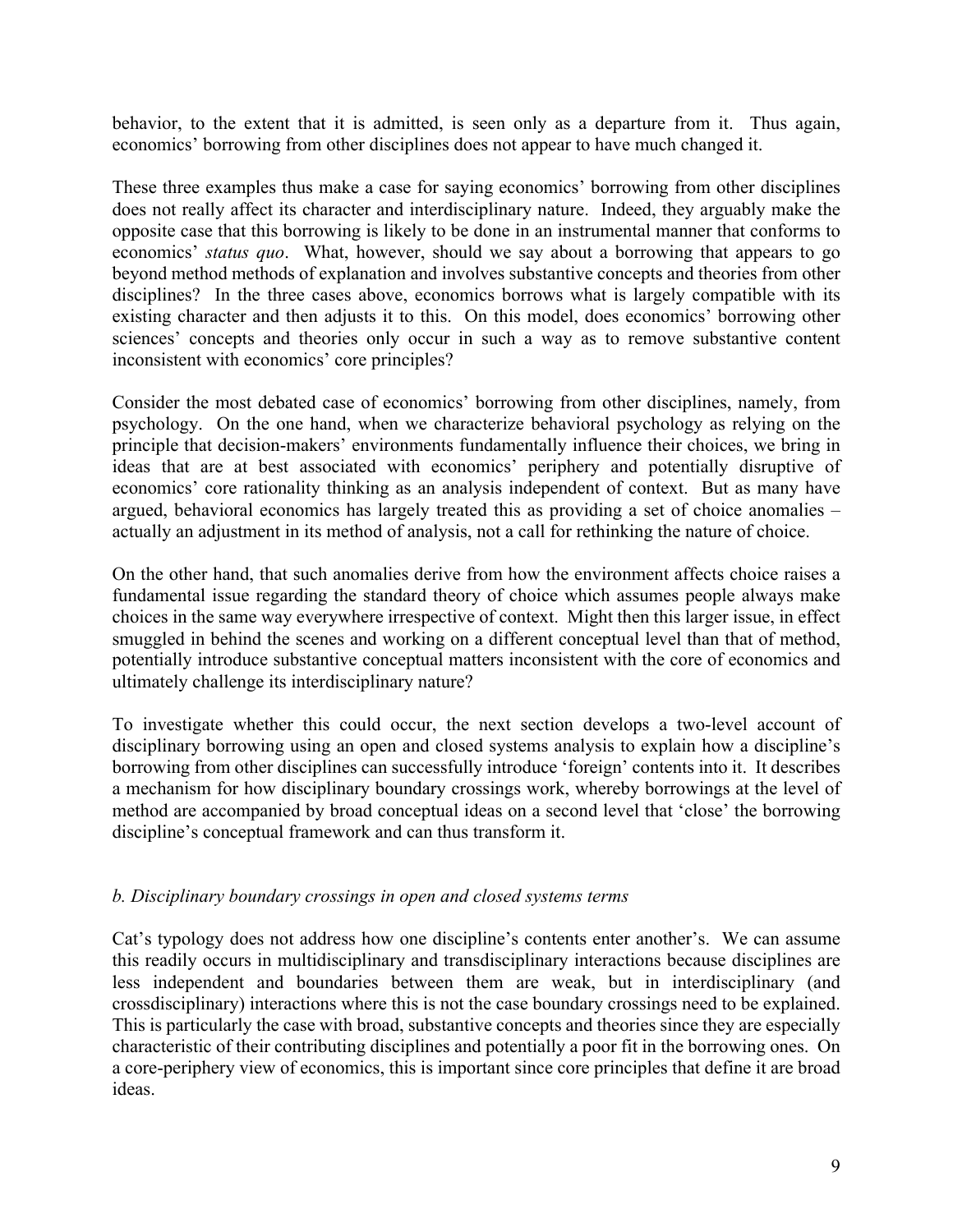The open and closed systems analysis I use is drawn from recent Classical economics. It treats the core of economics (in a Classical Ricardian world) as an only relatively or incompletely closed system, whose closure is completed by open system concepts and theories drawn from outside it. Applying this to current mainstream economics, I argue its core is also incompletely closed, and is also completed by drawing from open systems concepts and theories that lie outside it, whether from economics' periphery or other disciplines.

I characterize this open-closed thinking as a recent Classical economics understanding because it is drawn from Piero Sraffa's rehabilitation of Classical Ricardian theory. In 1931, in developing ideas later employed in his *Production of Commodities by Means of Commodities* (1960), Sraffa used an open-closed systems distinction from philosophy of science to argue that the system of equations determining commodity values (the Classical core) conceptualized strictly in cost of production terms could not explain the existence of an economic surplus (Sraffa (1931). He consequently reconceptualized his system of equations to include wage and profit components to show that economies generated surpluses divided between workers and capitalists, where this drew on an open system embodying the struggle over distribution (Davis, 2012, 2018).<sup>3</sup> Thus, a relatively closed system is closed by incorporating the effects of an open system in and upon it.

Wages and profits, of course, are not determined in the way material inputs to production process are. They reflect social struggle and a host of determining factors not reducible to the laws of natural science. Thus, the system of equations for determining commodity values in cost of production terms can only be incompletely closed. Further, since social struggle over the distributive shares of the economy's surplus lacks the systematic character of a cost of production determination of commodity values, that struggle can itself be characterized as an open system.<sup>4</sup>

The same analysis, then, characterizes postwar standard general equilibrium theory, the core of mainstream economics. There, rather than a cost of production determination of commodity values, prices are determined according to preferences and resources. Yet a general equilibrium cannot be established by tallying up knowns and unknowns inherent in that system of prices through an inspection of the equations involved themselves. To show an equilibrium is possible required the development of fixed-point theorems that came from outside the system of price equations, so a general equilibrium price system itself is only an incompletely closed system. Further, since there is considerable debate in mathematics regarding the nature and assumptions underlying fixed-point theorems, this domain functions more as an open system. In fixed point theorems, where a fixed point of a function is defined as an element in the function's domain that is mapped onto itself by that function, mathematicians employ a reasoning developed to conceptualize how sets of equations can be taken as unities. This relationship is something that can be applied to any sort of system of equations irrespective of their subject matter, and is consequently an idea external to whatever they represent.

<sup>3</sup> This was the understanding Sraffa later developed in his *Production of Commodities by Means of Commodities* (1960), though he did not use the systems framework there.

<sup>&</sup>lt;sup>4</sup> As Sraffa put it: "When we have defined our 'economic field', there are still outside causes which operate in it; and its effects go beyond the boundary" (D3/12/7: 161 (3-5); also quoted in Kurz and Salvadori, 2008, p. 268).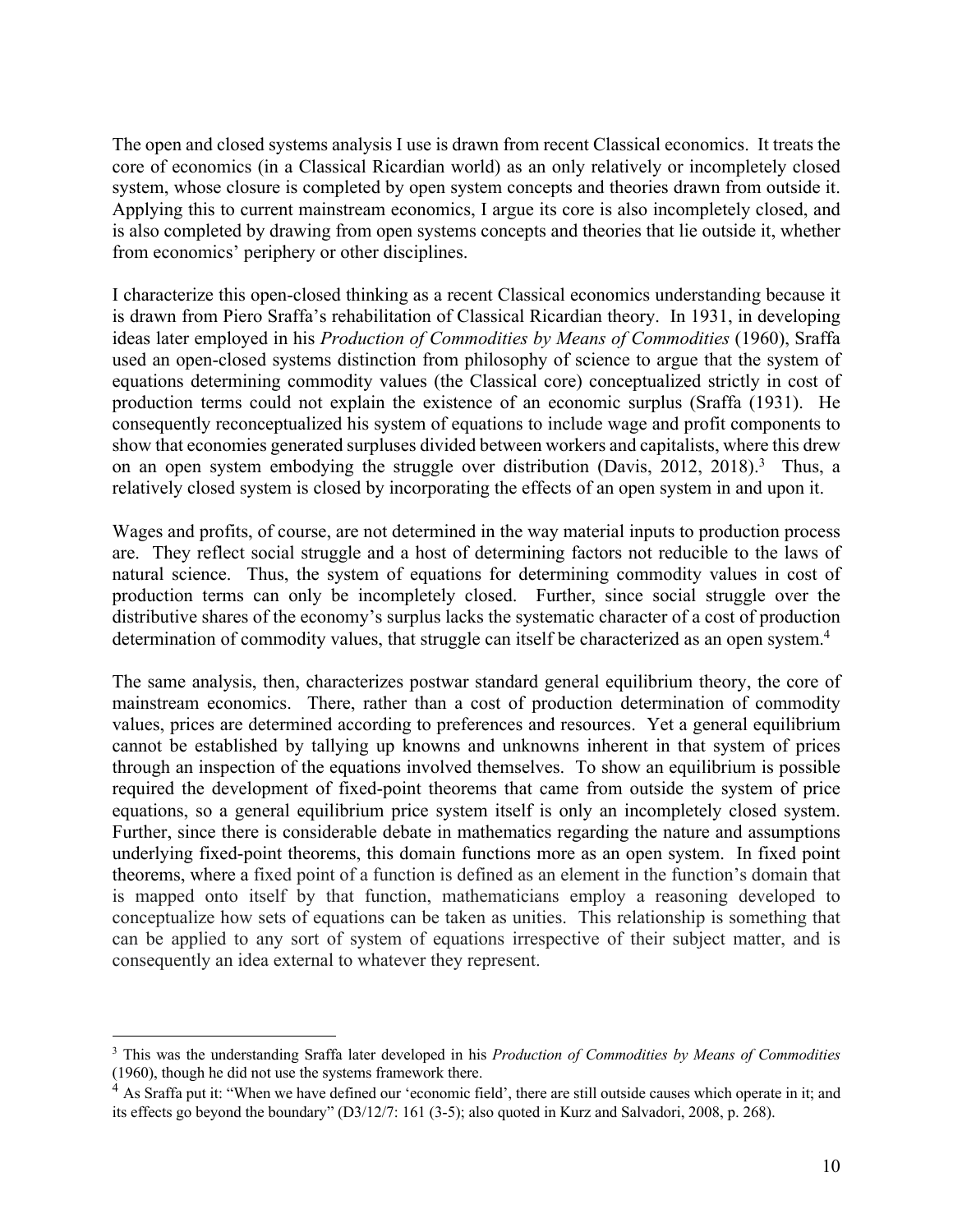Returning to economics' overall core-periphery organization, I thus argue that economics' core is not a contained fully closed system but rather an incompletely closed one whose closure depends on how it draws from open systems with which it interacts, whether they are from the periphery of economics or other disciplines. Economics' quantitative nature gives the primary relationships it investigates a systematic, interconnected character that makes it a kind of closed system analysis. Yet how these relationships are ultimately conceptualized depends on a range of assumptions about the nature of economic activity that have been long debated in economics.

In this light, reconsider behavioral economics. Behavioral economics is a research area still mostly located on economics' periphery deriving from behavioral psychology. In standard postwar economics, rational choice theory aspires to be a completely closed analysis of choice, but its independence axioms on which this depends are largely stipulative, and motivated by the need to close off choice analysis from context of choice rather than from evidence that context does not matter. Thus choice theory as a whole is better seen as an incompletely closed system. Behavioral economics and behavioral psychology, then, seen as an open system of analysis, provide one way of closing choice theory. Though much of their discussion proceeds on the level of methods of explanation, their rejection of the standard independence axioms and insistence that context of choice matters introduce broad conceptual issues into economics that jeopardize the autonomy of its traditional core.5

Thus, while we cannot rule out that change in economics may leave its core unchanged, yet on this closed-open, two-level understanding of disciplinary border crossings we also cannot rule out that the core principles of economics change over time, as they have in the past, at least in part as a result of economics' interaction with other disciplines. Thus, the core-periphery divide in economics might erode, and its interdisciplinary nature give way to a more multidisciplinary character. The next section outlines what economics might then look like.

#### *c. A diverse, pluralistic, multidisciplinary economics landscape*

In Cat's taxonomy, multidisciplinarity and transdisciplinarity on the open-closed spectrum are the most open forms of disciplinary interaction. Multidisciplinary interactions significantly affect the interacting disciplines, and also produce active interfield research with strong effects on the contributing fields. In transdisciplinary interaction, interacting fields may begin to lose their independent individual identities, and emergent interfield research begins to dominate, sometimes with contributing disciplines being replaced in the long run by new disciplines. For example, it can be argued that economics' emerged as a relatively new interfield domain of investigation when its eighteenth century focus on prices and incomes distanced it from narratives of just price and feudal power that acquired other disciplinary locations. However, I see no evidence that economics is likely to be replaced by new emergent disciplines to which it contributes, so transdisciplinarity is an unlikely scenario. What, then, might economics look like if it were to become a multidisciplinary discipline?

<sup>5</sup> Thus, while the asymmetry between gains and losses that was the focus of Kahneman and Tversky (1979) makes one's wealth position a contextual factor, but one can equally see one's social position as a contextual factor (Davis, 2011, pp. 33-4).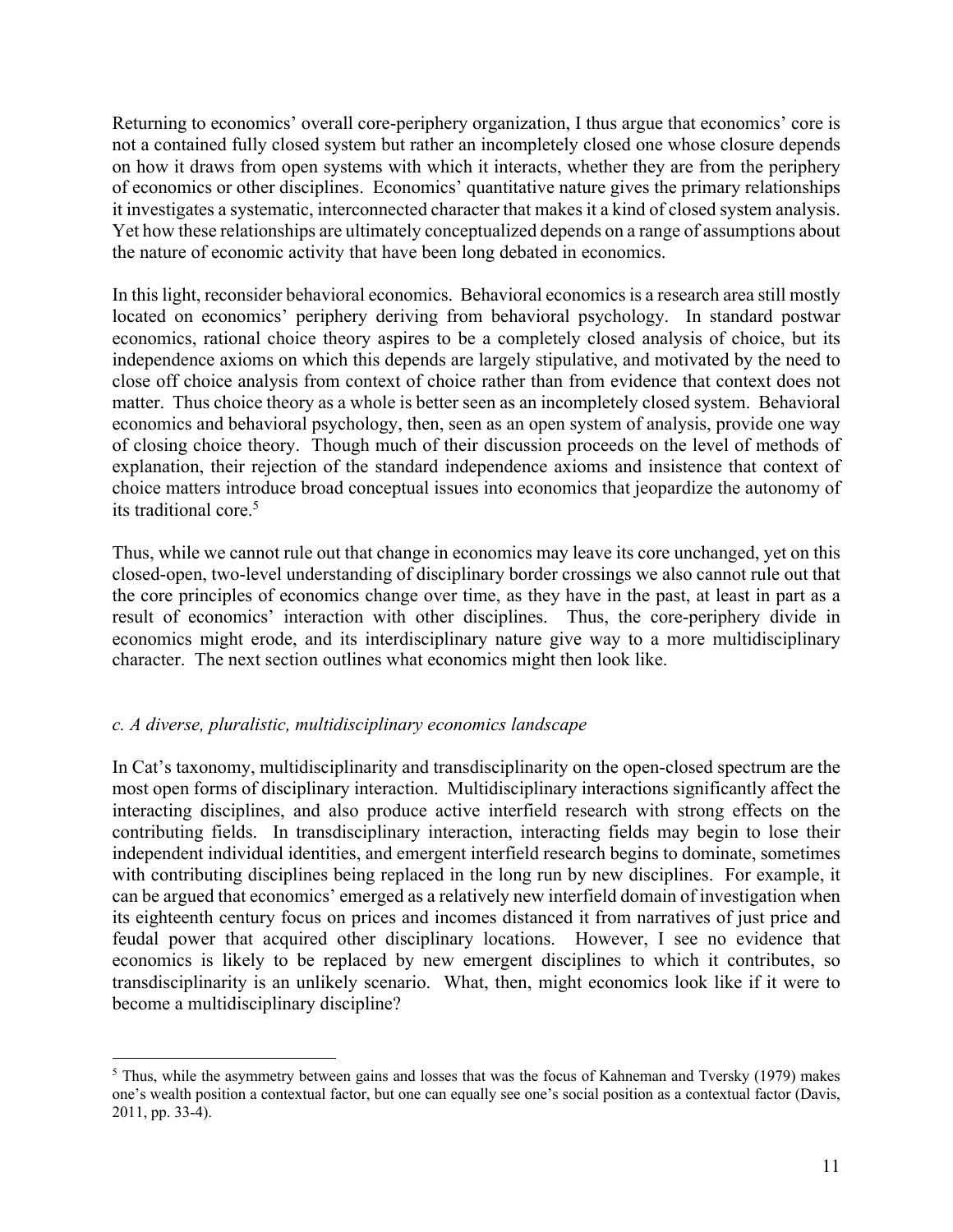Multidisciplinary disciplines borrow more freely from other disciplines than interdisciplinary and crossdisciplinary ones. Since this characterizes the current periphery of economics, were economics as a whole to become more multidisciplinary it could lose its core-periphery divide, become more pluralistic and less hierarchical, and exhibit more open competition between different kinds of approaches within economics. 6

How can we explain this sort of disciplinary structure? To say a discipline is less hierarchical does not mean there are no dominant approaches in it, but if there are there is a regular rotation of them over time. This calls for a dynamic representation of change in economics based on how relationships between different kinds of approaches changes. In Simon's (1962) basic complexity model, interaction between different processes has effects on the entire system they make up, which then feed back upon their interaction, a combination of bottom-up and top-down effects. Suppose we characterize those approaches in a discipline that are dominant at any time as those particularly associated with the discipline as a whole, and thus seen as representative of it. Then, as they evolve over time due to this interaction between different approaches, what is seen as representative of a discipline changes as well.

It could still be argued that there is 'nothing new' is this sort of process of change if what is 'new' only revises and reconfigures what it replaces. However, this view rests on an understanding of evolution more appropriate to evolutionary processes in the natural world and not those in the social world. In natural systems with evolution understood in a Darwinian way, 'new' organisms are descended from parents who are of the same type. In the human social world when we focus on the evolution of ideas, the ancestry of 'new' phenomena is quite different. New ideas can be descended in part from antecedents of the same type when a theory is redeveloped and revised, but they can also be descended from unlike antecedents when they result from creative assembly of different idea streams.

One material process driving scientific development is specialization, or the deeper concentration on particular processes within a subject of investigation. Advances in science are associated in part with how specialization generates discovery of what was previously unrecognized. Discovery is about what is 'new' in science. In a non-Darwinian conception of evolution, what is 'new' occurs when previously unrecognized, discovered phenomena are seen to be descended from unlike, unexpected antecedents. Brian Arthur's computational explanation of evolution explains the mechanics of this in terms of how different kinds of technology modules, created independently of one another for different purposes, are combined in unanticipated ways to create altogether new technologies (Arthur, 2009). Over time, as the number of new technologies increases, this increases the base upon which possible new technology modules that can be created (Davis 2019b). Thus, a social evolutionary process such as operates in science potentially generates new phenomena, concepts and theories, in an exponential manner. Science is thus biased toward what is 'new' rather than toward what only revises and reconfigures what gets replaced.

A multidisciplinary environment, then, in which change is pervasive is inherently pluralistic, less hierarchical, and possesses many competing approaches. Yet if economics is best described today

<sup>&</sup>lt;sup>6</sup> This for examples describes sociology as a discipline in which there are many competing approaches with no accepted ranking of their importance (Collins, 1994; Horowitz, 1994).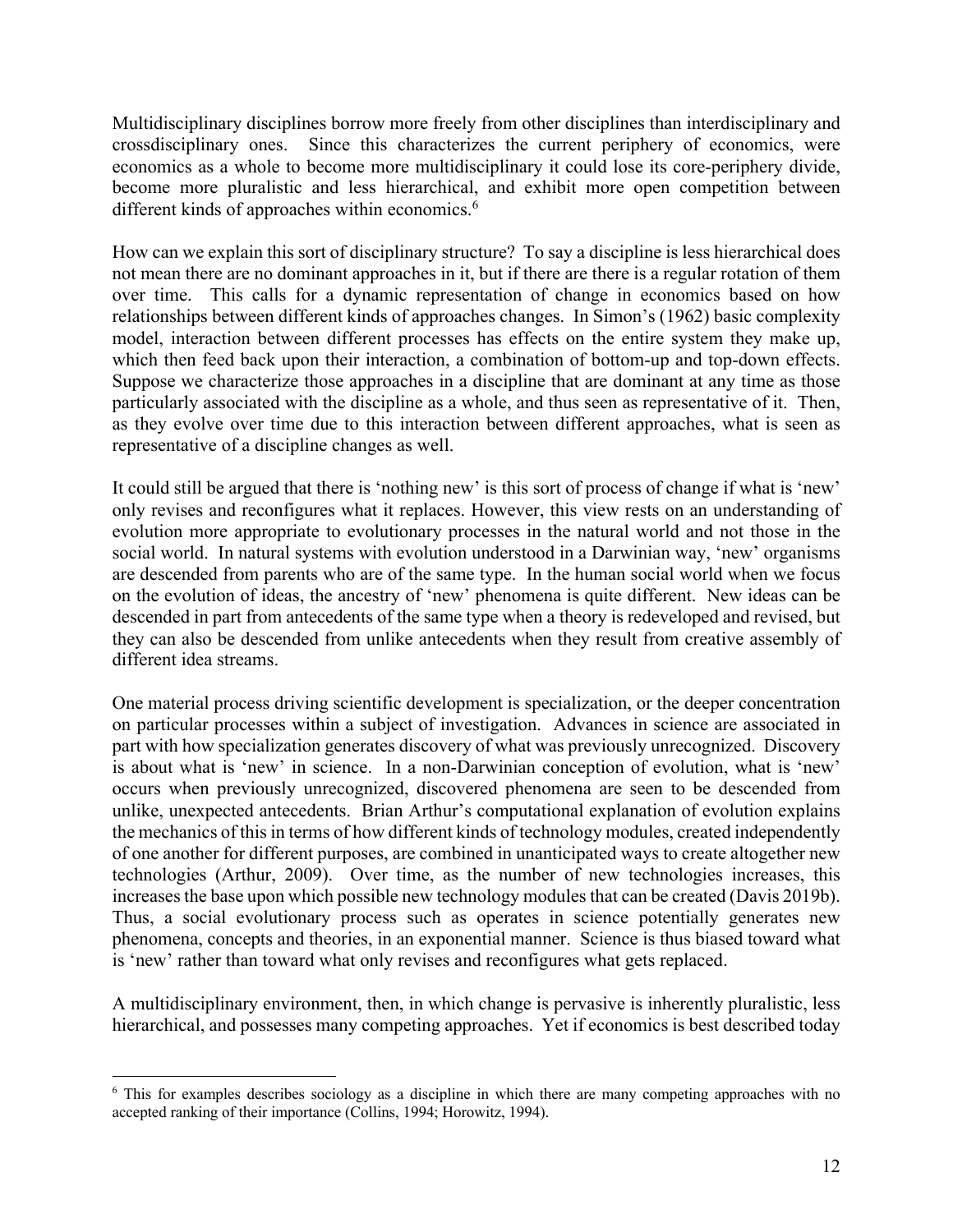as an interdisciplinary field, what might cause it to become a multidisciplinary one? The following section turns to this issue in terms of forces operating in and upon economics.

#### *3 'Change in economics': Forces operating in and upon economics*

Figure 2 distinguishes two kinds of forces influencing economics. Specialization in research, formal modelling, and the 'empirical turn' involve forces operating in economics that concern economists' research technologies and *how* economics is done. I characterize them as practices because they concern ways researchers operate within their research programs. Social expectations about economics and its policy/application responsibilities involve forces operating upon economics that concern *what* economics is about. Of course economists also have expectations about economics as a science, but my view is they are influenced in significant degree by how society sees economics.

The argument below is that these two kinds of forces could move economics from being an interdisciplinary science to a multidisciplinary one, and reduce hierarchy in economics making it an increasingly pluralistic science. I also briefly discuss forces in economics working counter to this at the end of this section.

#### *a. Economics' research practices: Specialization, formal modeling, and the 'empirical turn'*

Above I discussed specialization in evolutionary process terms but here I focus on it as a practice influencing the way in which research is done and how scientific knowledge develops. It is one of the most fundamental research practices in science and generally seen as å key means to extending scientific knowledge. Will new discoveries confirm or disconfirm accepted beliefs? I argue that in active, growing sciences increasing specialization weakens the command existing theories have on a science. Economics in the postwar period has indeed been an active, growing science with continually increasing numbers of people and publications, and research specialization is increasingly characteristic of economics (Davis, 2019b). Thus, we should expect the command that existing theories have, whatever their orientations and approaches, to weaken. Two properties of specialization supports this.

First, since specialization emphasizes particularity and context, its development lessens the connection of scientific activity to general theory. Specialization involves focusing on individual topics where their specificity is determined by how they are differentiated from each other. In effect, its basis are its horizontal links to other similar but different phenomena, and less its vertical links to theories which motivate it. Theory then becomes secondary in importance in the design and implementation of a research investigation. Is the phenomenon being investigated truly distinct from like phenomena? Is the contextual setting in which the phenomenon is observed correctly described? Generality, a key concern of theory, becomes a background, less immediate concern.

Second, as specialization advances in a science its overall research landscapes exhibit a greater array of new results. As the volume of new results increases, theory construction then becomes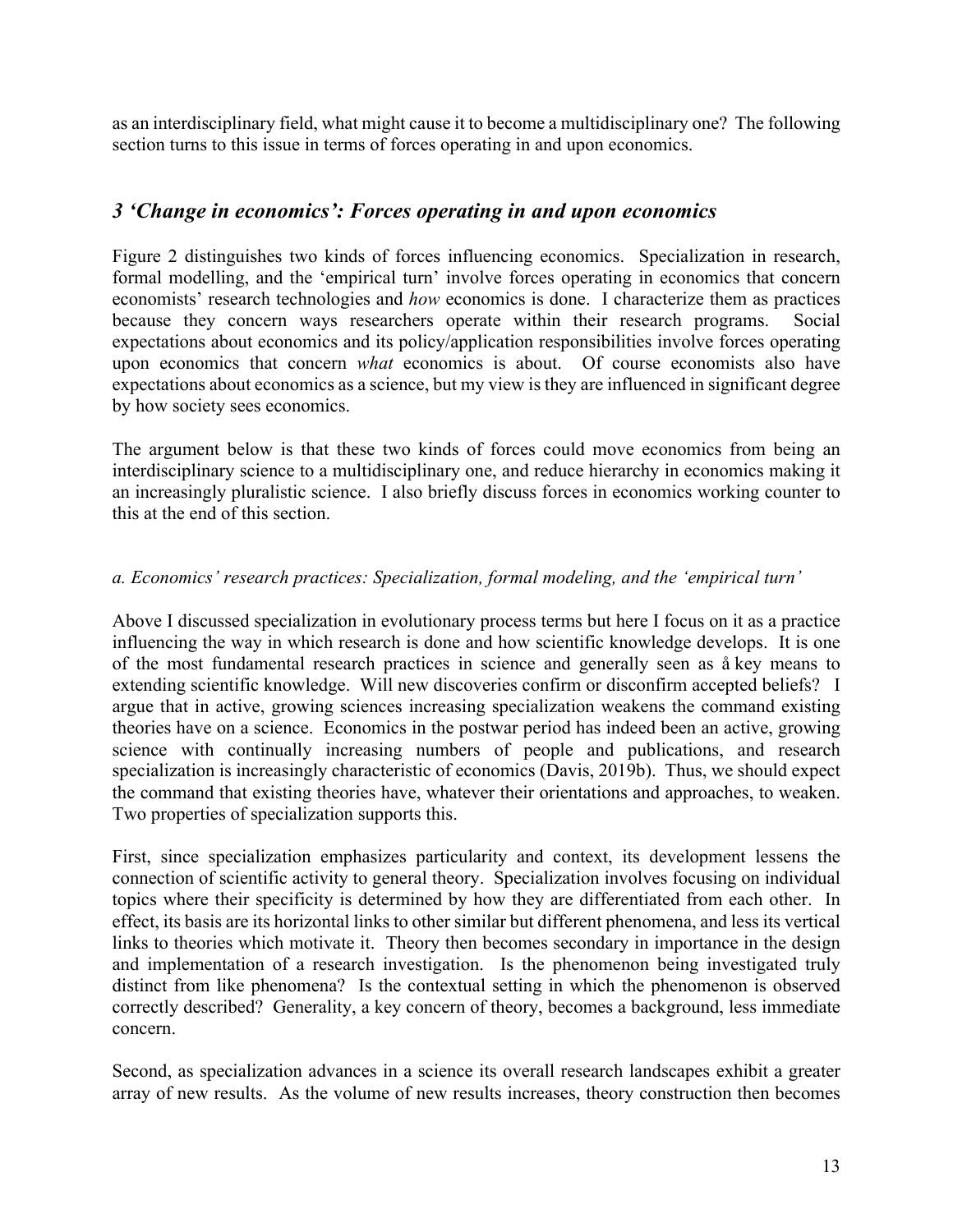more difficult as it becomes less clear how generalization encompasses this greater variety. Not only is scientific activity more removed from theory concerns, but it is less clear how it is even related to theory concerns. Theory may still flourish, but it needs to do so either at a greater remove from much on-going research as a kind of specialization in itself or on a more limited, less general basis. The status of theory in a science then becomes less obvious, and researchers may lower the priority and time they devote to it.7

Both of these properties that specialization exhibits appear to apply to economics, together lessening the importance of theory in economics. This in turn diminishes the divide between core and periphery. Specialization in economics also seems connected to the other two forces I argue are operating in and upon it in much the same way.

Formal modeling is essentially a more highly specified expression of theory made possible by its mathematical method of explanation. Narrative-based theorization identifies possible causal relationships between different factors, such as the relationship between income and consumption, but formal models translate factors into variables and describe relationships between them parametrically to determine, for example, how income affects consumption. One could argue, then, that the postwar expansion of formal modeling in economics has increased the importance of theory in economics and also strengthened existing theory on the grounds that models refine theories and much of the postwar development of models is associated with existing theory. However, I argue the opposite has occurred because this change has shifted economists' priorities away from broad theorizing toward explaining particular causal relationships.

Narrative-based theorization works at a high level of generality in which causal relationships are not sharply defined. In mainstream economics, this involves such claims as incentives matter, prices determine behavior, markets work effectively, etc. Modeling causal relationships involves modifying these claims: they may hold sometimes, in some degree, in some circumstances, etc. What then matters scientifically is what specific relationships stand up to empirical testing, not what broad, general claims might motivate economists' intuitions. Indeed, because broad claims operate at a high level of generality, they cannot *per se* be said to be true or false or confirmed or disconfirmed. They essentially occupy an earlier stage of theoretical development, one that ends up giving way to the more sharply specified causal relationships that replace them.

Theory, of course, still matters in economics, but its character has changed with the rise of formal modeling. If we associate this shift as one in which applied economics has come to define most practitioners' scientific activity (Backhouse and Cherrier, 2017), what particular theoretical motivations underlie economists' research divides them less than disagreements over such things is whether a variable is correctly identified or a parameter properly estimated. What this means is that as formal modeling is adopted across economics irrespective of theoretical orientation, theory motivations divide economists less than disputes over these more concrete issues. Their implications for broad theories consequently become background concerns.

<sup>7</sup> Rodrik (2015) makes this specialization argument in connection with his emphasis on horizontal rather than vertical development of models. New models are differentiated from other similar models and their relation to underlying theory is secondary if not altogether ignored.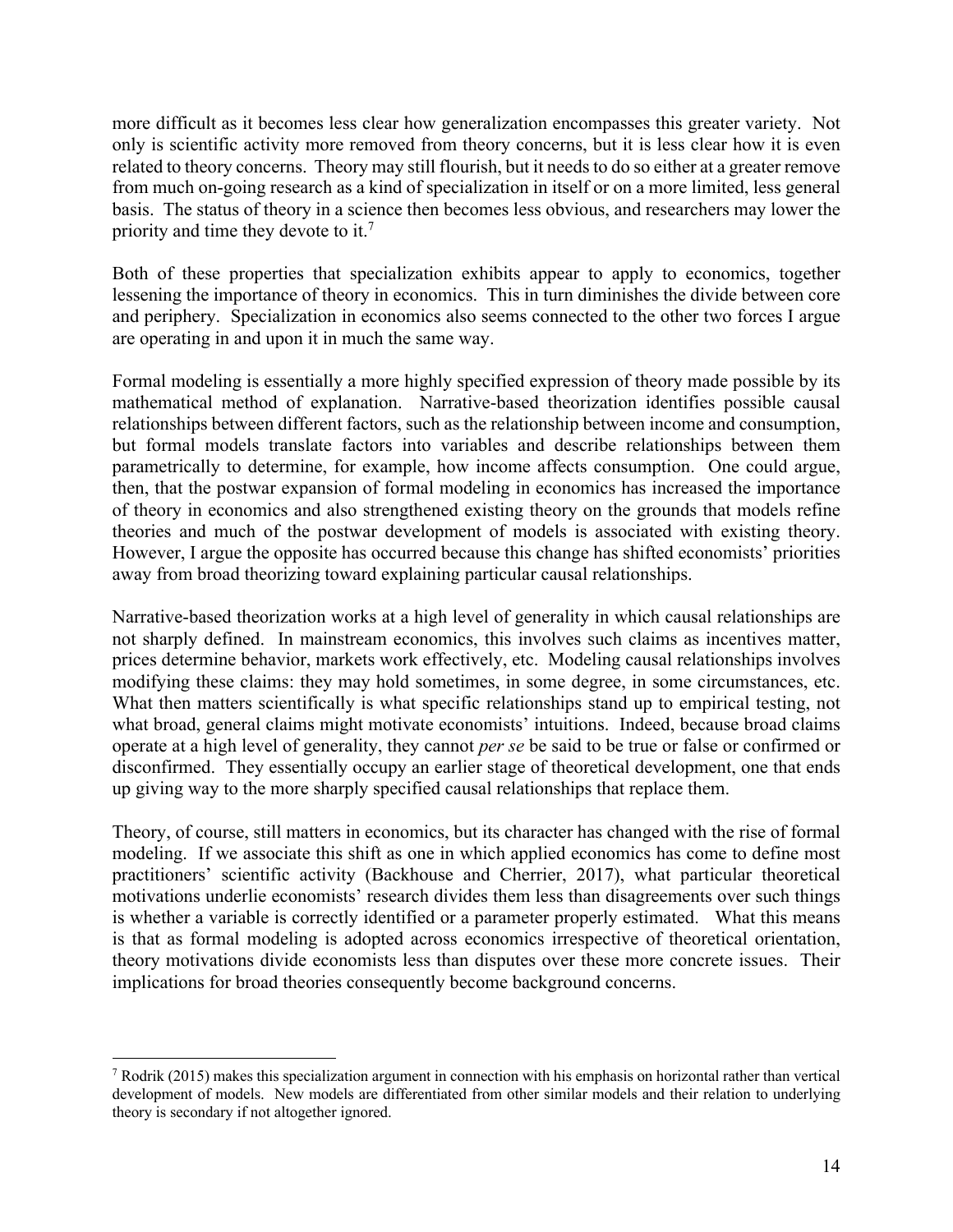Consider, now, the 'empirical turn' in economics. Here, as in the rise of formal modeling in economics, we have a widely recognized change in the nature of recent economics research reflected in the falling share of theory research and rising share of empirical research (Hamermesh, 2013; Angrist, *et al*., 2017). While this distinction is not entirely sharp, nonetheless it is reasonably clear that empirical research in economics research has increased, and what increasingly characterizes economics as a whole is empirical research. Moreover, it seems unlikely also that this turn might be reversed in the future, since the amount of data available to economists – reflective of a 'data explosion' and exponential growth of information across science – is increasing significantly and giving additional momentum to empirical research.

Economists can still be distinguished by their different theoretical assumptions, but as with formal modeling their professional standing and credentials increasingly rest on whether their empirical research meets the standards of the profession (Angrist and Pischke, 2010). New theories may be claimed to develop new conceptual relationships compared to previous theories. For example, game theory produced a new understanding of competition compared to prior market theory analysis. However, whether these theories end up being counted as 'new' depends on whether there is evidence to support them. Thus, much empirical research aims at contributing to accumulating a body of evidence, and rarely is a single empirical result or set of results seen as having 'breakthrough' status, whatever its theoretical motivation. The 'breakthrough' idea indeed might be a relic of an earlier stage of development in economics.

Specialization, formal modeling, and the empirical turn thus reinforce each other in making the core-periphery divide that characterized economics in the early decades of the postwar period less important going forward. As material practices, they involve change in the technology of economics research. Economics' nature as an interdisciplinary field largely precedes the onset of these changes. Its transition to becoming a multidisciplinary field thus reflects less change in ideas and views of what economics is about and more how research in it is institutionally organized. Consider now how social expectations regarding economics operate upon it from outside it.

#### *b. Social expectations regarding economics*

People form expectations about economics based on their belief that economic life affects their lives and well-being, and rely on their values to judge what this implies ought to be economics' scientific responsibility. Most economists of course believe values are subjective and are irrelevant to what they do. This is because they think values are only individual private values, fail to understand what social values are, and do not appreciate economics as a social science is in service of social well-being. Social values are values shared by many people, and are objective in much the same way that other facts, demographic and otherwise, about people are objective. The challenge in talking about social values and how they bear on economics then lies in how we identify them.

It is a misconception that social values highly transitory and always changing. Social values in fact have been comprehensively surveyed across over 100 countries since 1981 in the World Values Survey (WVS) by a large global network of social scientists (Inglehart *et al.,* 2014), and exhibit considerable stability and clear connection to people's different economic circumstances.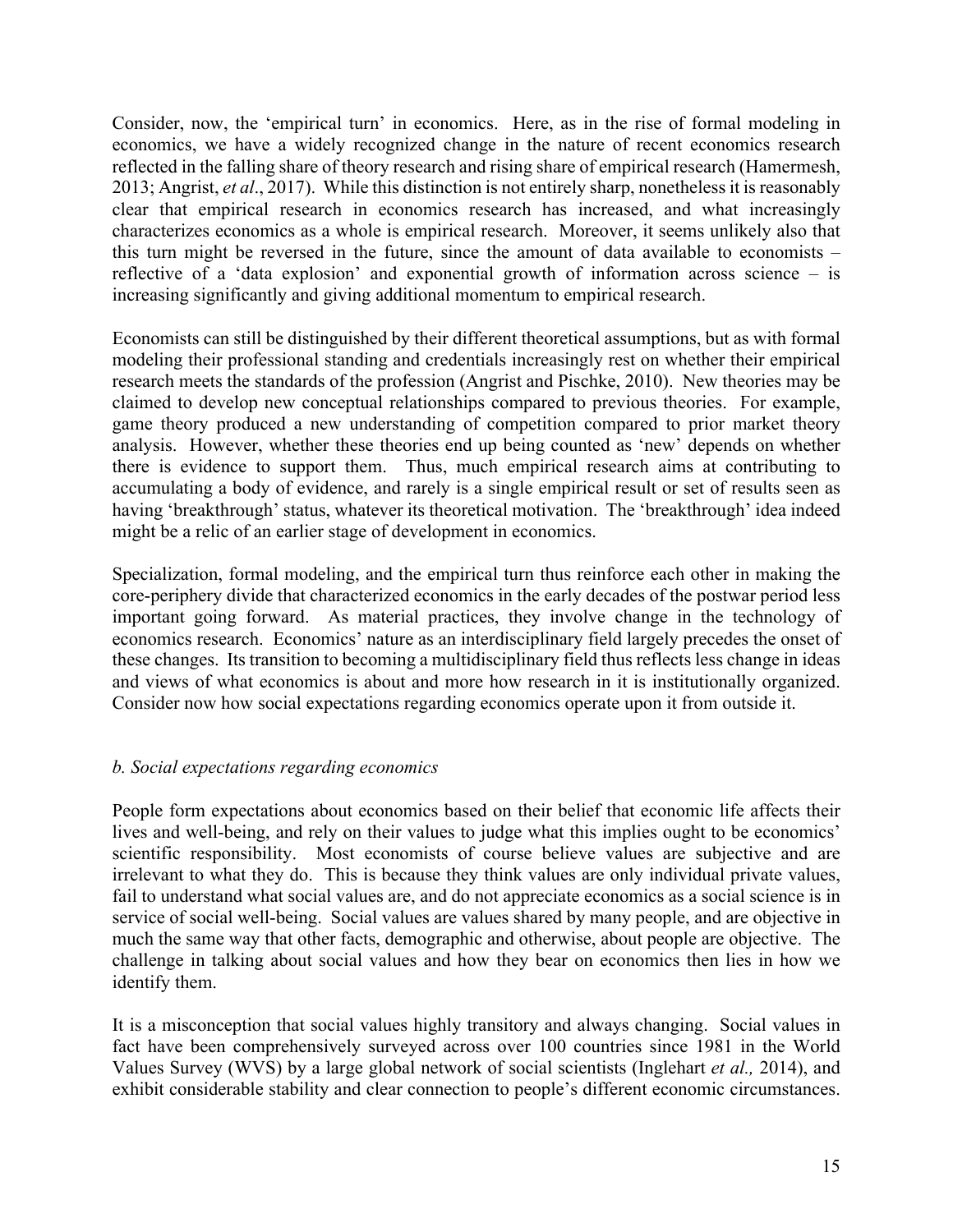I rely on the results of these surveys to identify the values that motivate large numbers of people, and use this to frame social expectations and about economics according to how well it explains what people care about in economic life, and thus in economics.

The Inglehart-Welzel World Cultural Map, then, uses multiple survey rounds of the WVS to show there exist two major pairs of ways in which values vary across the countries: (i) traditional values versus secular-rational values, and (ii) survival values versus self-expression values (Inglehart and Welzel, 2005). In both cases, these pairs of values are opposite to one another. Traditional values are associated with importance given to religion, family, and political authority, and secular-rational values de-emphasize these. Survival values are associated with existential insecurity and constraints on human autonomy, while societies that emphasize self-expression value tolerance, social equality, and exhibit increasing demands for participation in economic and political decision-making.8

What economic basis, then, do these different sets of values possess? Economic development and the advent of post-industrial society has generally tended to move countries from both traditional and survival values toward both secular-rational and self-expression values (Inglehart and Welzel, *Ibid.*, ch. 2), though this is not the case for all countries. The U.S. and most of Latin America combine traditional and self-expression values, much of western and northern Europe and Japan combine and secular-rational and self-expression values, former Soviet bloc eastern Europe combines secular-rational and survival values, and many developing countries still combine traditional and survival values.

Interestingly, however, mainstream economics does not fit the U.S. case very well, despite that its postwar development of economics has been strongly associated with U.S. economics. That is, it is not the case that U.S. economics reflects the U.S. combination of traditional and self-expression values since the former have been influentially reinterpreted in secular-rational terms through instrumental rationality explanations of the family (Becker, 1981), religion (Iannaccone, 1998), and political authority (Buchanan and Tullock, 1965). At the same time, standard rationality theory is associated with self-expression values, since subjective preferences, a form of selfexpression, are the foundation of mainstream rationality theory. Thus, mainstream economics, at least as it is seen through U.S. economics, combines secular-rational and at least a version of selfexpression values.

We might think, then, that social expectations about economics in the U.S. might press for a restoration of traditional values. It seems highly unlikely, however, that economics will change in the future in this way since instrumental rationality is foundational to mainstream economics, and is one of the highest expressions of secular-rational values. Moreover, while traditional values have a strong place in the U.S., so do secular-rational values, especially in business and government administration. So it is unclear that mainstream economics is out of line with this set of values.

<sup>&</sup>lt;sup>8</sup> The Inglehart-Welzel main value categories are disaggregated into multiple subsets of values under each of these main divisions, and indicators are constructed to show the degree of attachment have to these subsets of values to produce the overall divisions.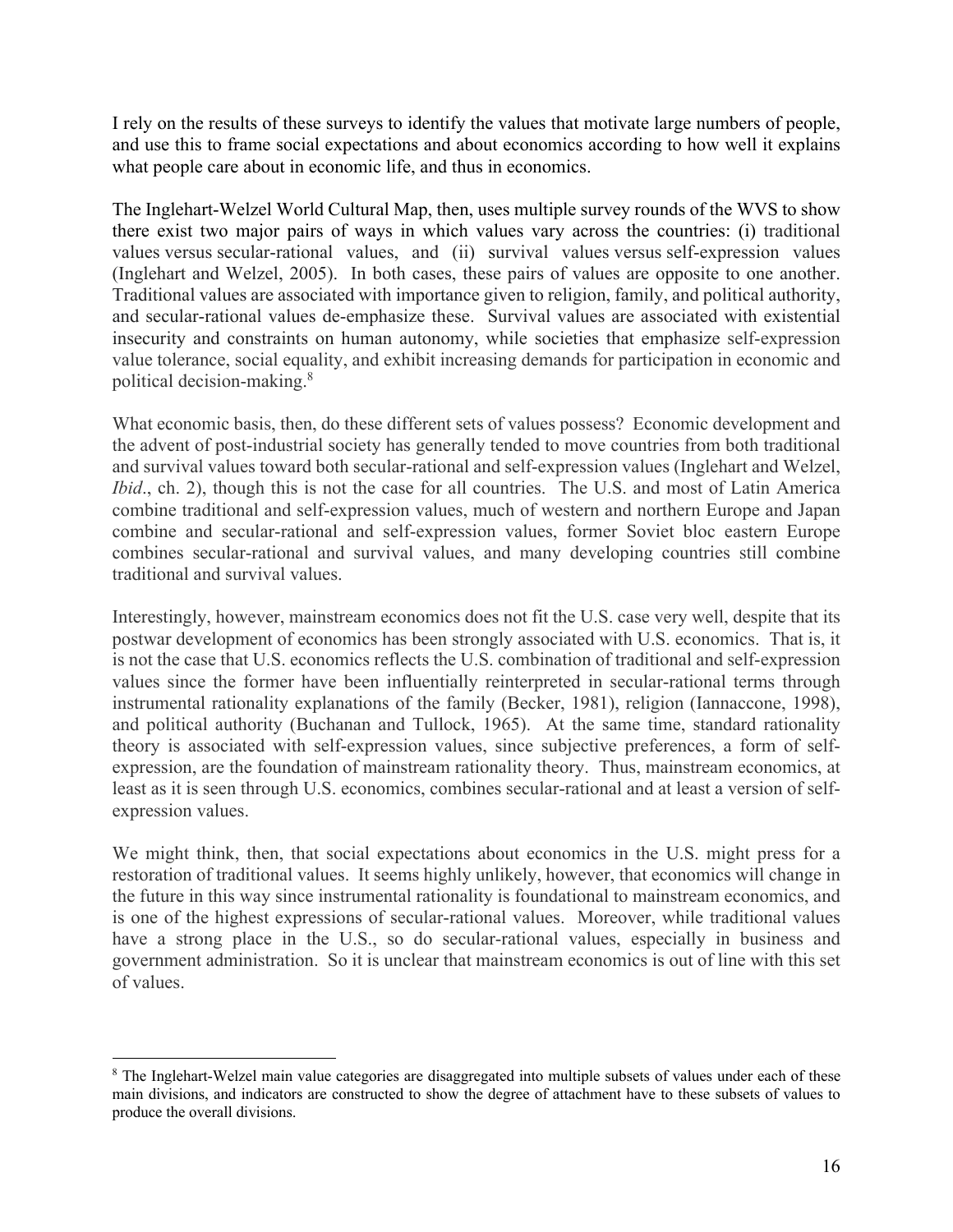In contrast, mainstream economics and its subjective preferences doctrine may be less in line with the evolution of U.S. self-expression values than it seems. The WVS disaggregates each of its main sets of social values into subsets of underlying values, and country scores for these different subsets of values are the means by which countries' overall classifications are determined for the two major pairs of ways in which values vary across the countries. A key subset of self-expression values, then, are what are called emancipative values that drive from how people value freedom of choice and equality of opportunity, lifestyle liberty, gender equality, personal autonomy, and popular voice. Among the chief WVS findings across countries regarding emancipative values are that they are seen to: (i) underlie broader processes of human empowerment, (ii) concern people's capabilities, aspirations, and desired entitlements, (iii) are associated with a commitment to democracy, (iv) favor out-group trust and cosmopolitan orientations toward others (Welzel, 2013).

When we put this in terms of countries' shift over time from survival values to self-expression values, particularly as has accompanied transitions from industrial to knowledge societies*,* emancipative values are associated with large increases in people's sense of individual agency or their understanding of what empowers them to do the things they choose to do – their capabilities. Increases in individual agency, then, can be seen to be the goal motivating people's higher valuations of self-expression. Figure 3 summarizes these linkages between emancipative values, human empowerment, and individual agency.

#### *Figure 3: Emancipative values in the shift from survival to self-expression values*

*Emancipative values as a key subset of self-expression values emphasize: freedom of choice and equality of opportunity, prioritize lifestyle liberty, gender equality, personal autonomy, and popular voice*

*Promote human empowerment by strengthening people's capabilities, aspirations, and entitlements, democracy, out-group trust and cosmopolitan orientations toward others*

*Are motivated by the goal of increasing individual agency*

In this light, mainstream economics' conception of self-expression values falls short of what the WVS evolution toward self-expression values in post-industrial societies like the U.S. involves. Most of what is in Figure 3 is inconsistent with its subjective preferences understanding of self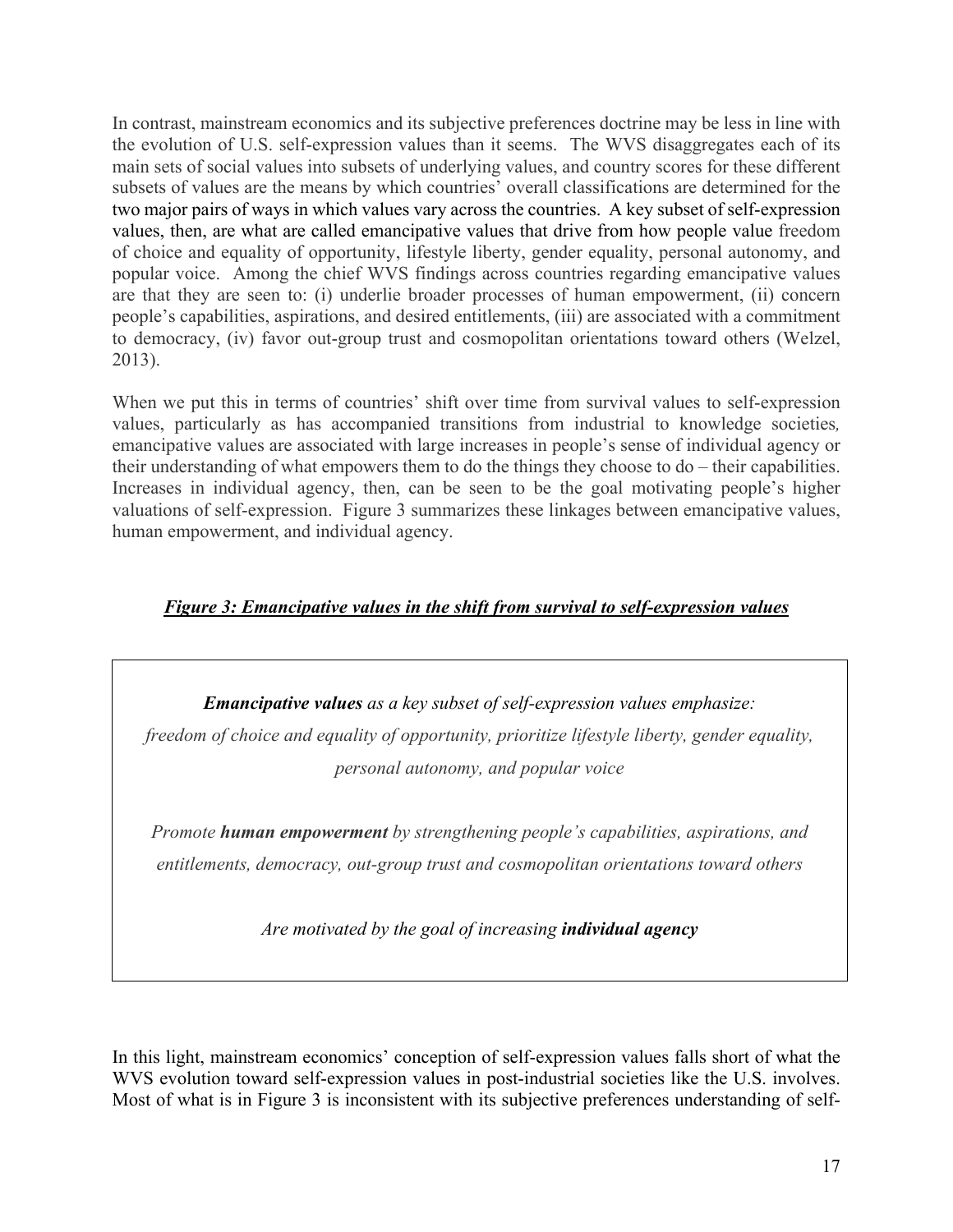expression: emancipative values, human empowerment, and capabilities do not really fit anywhere in mainstream economics. Further, the mainstream is unlikely to evolve in the direction of this expanded conception of self-expression on account of as can be characterized as an internalist view of individual autonomy. Autonomy or how individuals are distinct and independent is fundamental to explaining individual agency. Yet a subjective preferences interpretation of selfexpression offers no account of increasing freedoms and individual agency. People are free in that they can form their own preferences, and this fully explains the nature of individual agency. In contrast, emancipative values reflect an externalist view of individual autonomy where how institutions and social arrangements are organized influence the extent to which people can act freely and independently. On this understanding of individual autonomy, increasing human empowerment is always a goal.

Moreover, on an externalist understanding of individual autonomy, people's social relationships and social identities are important. Yet the idea that people are embedded in such relationships and social beings is contrary to the mainstream's foundational *Homo economicus* doctrine. Thus the mainstream's conception of self-expression as a value really cannot be expanded or revised to accommodate emancipative values. This puts the mainstream at odds with the historical development of self-expression values seen in the WVS, and suggests that it will not meet social expectations about its responsibilities for explaining economic life in the future. It is essentially time-bound by its past commitments and too inflexible in them to adjust to evolving social values.<sup>9</sup>

#### *c. Forces reinforcing economics' interdisciplinary nature*

Though there are forces operating in and on economics influencing change, there also exist forces operating on it tending to reinforce its current character. I associate these with economics' longstanding commitment to being an interdisciplinary science, linked to the belief held by many economists that economics is unique among the social sciences.

Again, an interdisciplinary science draws concepts and theories from other sciences but adapts them to its core (or 'hard core' in Lakatosian terms) assumptions and principles, thereby securing its identity as an independent science. Practitioners learn early in their careers that their field has this status, and implicitly learn where the boundaries lie regarding what ought and ought not be investigated. In economics, they may also adopt an economics-centric or economics imperialism view of other social science disciplines, in which they believe the unity of social science rests on other disciplines' adopting economics' principle commitments, in particular its emphasis on rationality (Ambrosino, Cedrini, and Davis, 2021).

One could argue that any field's ability to maintain a set of core assumptions and principles is limited in the long run, whether due to other sciences' own incursions into it or due to its own evolutionary development. Working against this in economics is its hierarchical, oligarchic social organization by which the most prestigious individuals and institutions monopolize and direct

<sup>&</sup>lt;sup>9</sup> Thus, one way of seeing behavioral economics as posing a significant challenge to mainstream economics is to say that it reflects an incipient awareness that environmental factors influence not only behavior but also individual autonomy. This would encourage economists to adopt an externalist view of individual autonomy where individual freedom and independence are affected by institutions and how the world is organized.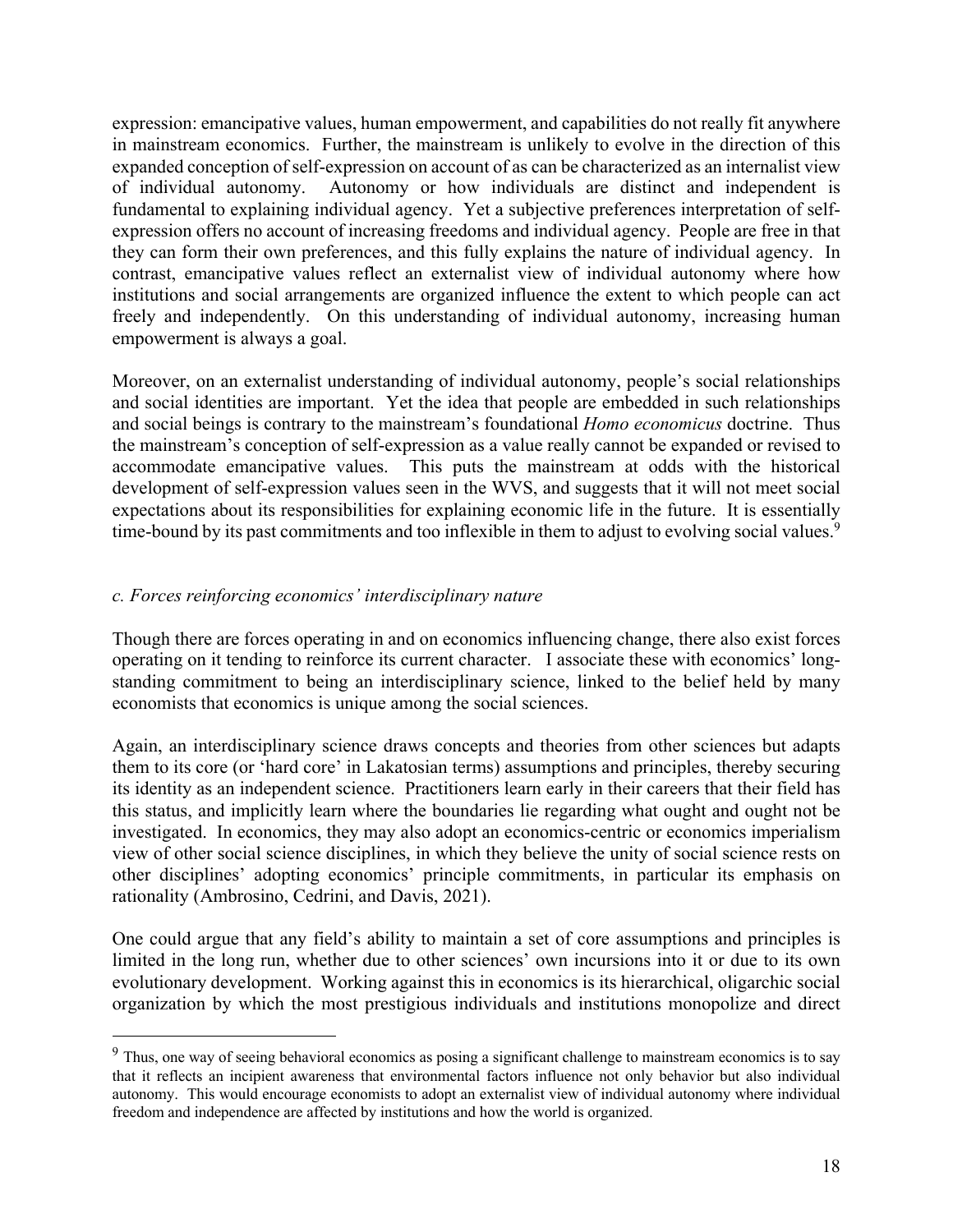career and research opportunities (Fourcade et al., 2015; Heckman and Moktan, 2020; Hoover and Svorenčík, 2020). Since these elite individuals and institutions' reputations and standing are closely associated with existing economics, they have much to lose from change in economics. Thus, as long as the field is socially and institutionally organized in this way, these forces work to preserve past assumptions and principles.

What might we expect of the future? The histories of science and economics show that over time well entrenched paradigms are replaced by new thinking, the transition from Classical to Neoclassical economics being a clear example. My general argument, then, is that such transitions involve disciplines, temporarily and sometimes in the long run, becoming multidisciplinary and open to many approaches, whether those approaches originate within them or in other disciplines. Above I discussed a modern Classical economics understanding of openness and the open-closed distinction to discuss boundary crossings. In the closing last section I use this analysis to say how the different forces influencing economics might combine to influence evolution and change in economics.

# *4 Changing economics*

Sraffa came to regard the system of equations determining commodity values as only relatively closed, because distribution, a relatively open system, needed to close those equations, acted both upon it and in it. In effect, the core of a Ricardian Classical economy, its system of equations determining commodity values, was acted upon by what lay outside it on its periphery, the struggle over wages and profits. In terms of current economics core-periphery structure, if its core is only relatively closed, because what lies outside it on economics' periphery acts upon it, that core only becomes completely closed when interpreted in terms of what is added to it from outside.

Sraffa did not use the terminology of interdisciplinarity and multidisciplinarity, but the idea that interpretation of a core concern in a field depends on what is not part of it is a multidisciplinary idea. If interdisciplinarity is where individual approaches isolate themselves in a field independently of what else exists outside it, multidisciplinarity is where individual approaches are never fully independent of other approaches and are ultimately dependent on them in ways that close or complete them. This would exist whether a field had a hierarchical core-periphery structure with one or a few dominant approaches, such as economics, or a less hierarchical structure with many comparably influential approaches, such as sociology (Collins, 1994, Horowitz, 1994). In either case, multidisciplinary fields are defined by and integrated through boundary crossings between approaches.

The mainstream economics example I gave above to illustrate this is how a neoclassical general system of price equations cannot be shown to be in equilibrium simply by tallying up knowns and unknowns but is completed by employing mathematics fixed-point theorems that come from outside the system of equations. That is, a general equilibrium price system is also only an incompletely closed because it draws on a system of thinking that lies outside it. Note the difference between tallying up knowns and unknowns and fixed point reasoning. The tallying up idea simply inspects a set of equations, and there is no idea of a system *per se* in that set that entails any particular kind of mapping relationship connecting them as a whole.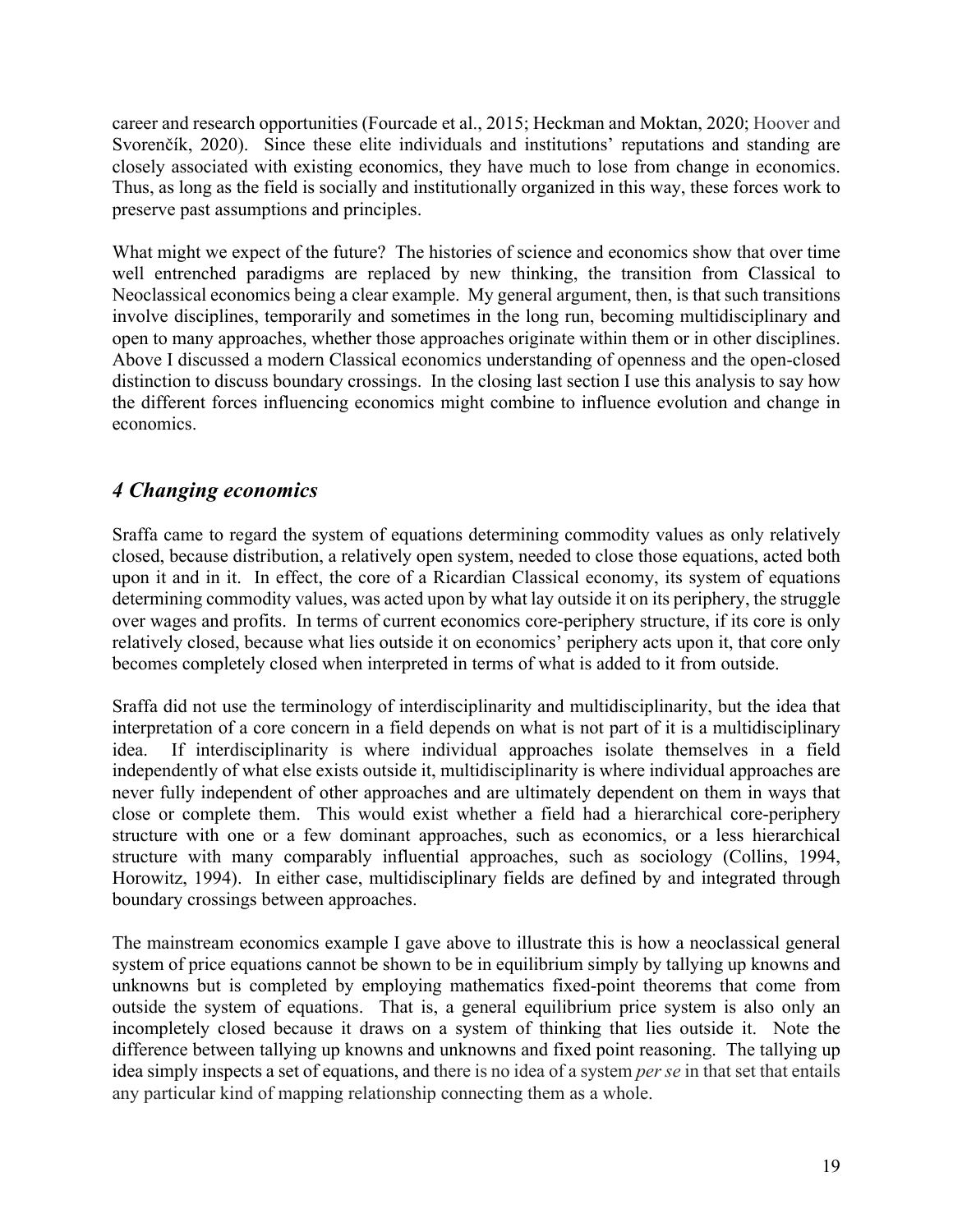Recall, then, the distinction between external forces operating in economics and upon economics. The former – specialization, formal modeling, and the empirical turn – operate at the level of practices in economics, influence *how* economics research is done, and operates primarily within economics. The latter – social expectations operating on economics – influence *what* economics research is about, and operate primarily upon economics from outside.

In open-closed system terms, economics' practices, because they determine how economics research is done, leave open what it is about, and function as only a relatively closed system. Specialization, formal modeling, and the empirical turn, I argued above, have made explaining causal relationships central to economics, make weak commitments to particular theories, and therefore make economics more open to different theoretical approaches. That is, as only relatively closed systems, they are open to completion by different theoretical ideas.

This raises the question of where theoretical ideas come from or how economists determine what subjects they will research. When we answer this question in terms of social expectations acting on economists, there were two answers given above. The first was that broad social expectations about what economics should investigate act on economists and ultimately influence their choices. The second was that what economists work on depends on what elite individuals and institutions do.

It is not difficult to make an argument that the second alternative prevailing in the long run, because in the histories of science and economics over time well entrenched paradigms have always been replaced by new thinking. Yet, it is not easy to make an argument for the first alternative, because explaining social expectations and social values is difficult. Nonetheless, the WVS offers a way to proceed on the assumption that values and beliefs on a world scale will ultimately also influence economists. In closing, then, I describe how economics might change in the future in light of the social values especially affecting influential U.S. economics.

The WVS shows the growing importance for post-industrial, knowledge-based societies of selfexpression and emancipative values and people's concern with their empowerment, capabilities, and individual agency. Their agency cannot be understood apart from an understanding of individual identity, which taken as socially embedded includes people's social identities and relationships to others. Thus, the WVS shows people are likely to see themselves as social beings, not like the isolated *Homo economicus*. On the grounds that people's concern with their identities and social relationships will likely increase in the future, I take this standard doctrine to be a likely casualty of change in economics. To the extent that people expect economics, like all sciences, to be an objective science and reliable source of knowledge about economies that affect so much in their lives, they are likely to see a transformation of its conception of the person as necessary.

The WVS represents human society in terms of social values. Thus, as a guide to how social expectations operate on economics, it tells us that people are likely to believe that values pervade economics just as elsewhere in society. This is glaringly inconsistent with economics' claim to be a positive value-free science. In ordinary life, of course, people commonly see values at work in the economy. Thus, it makes sense that the science of the economy contains values as well. The idea that economics is a 'moral science' is unfamiliar to most people, but it nonetheless captures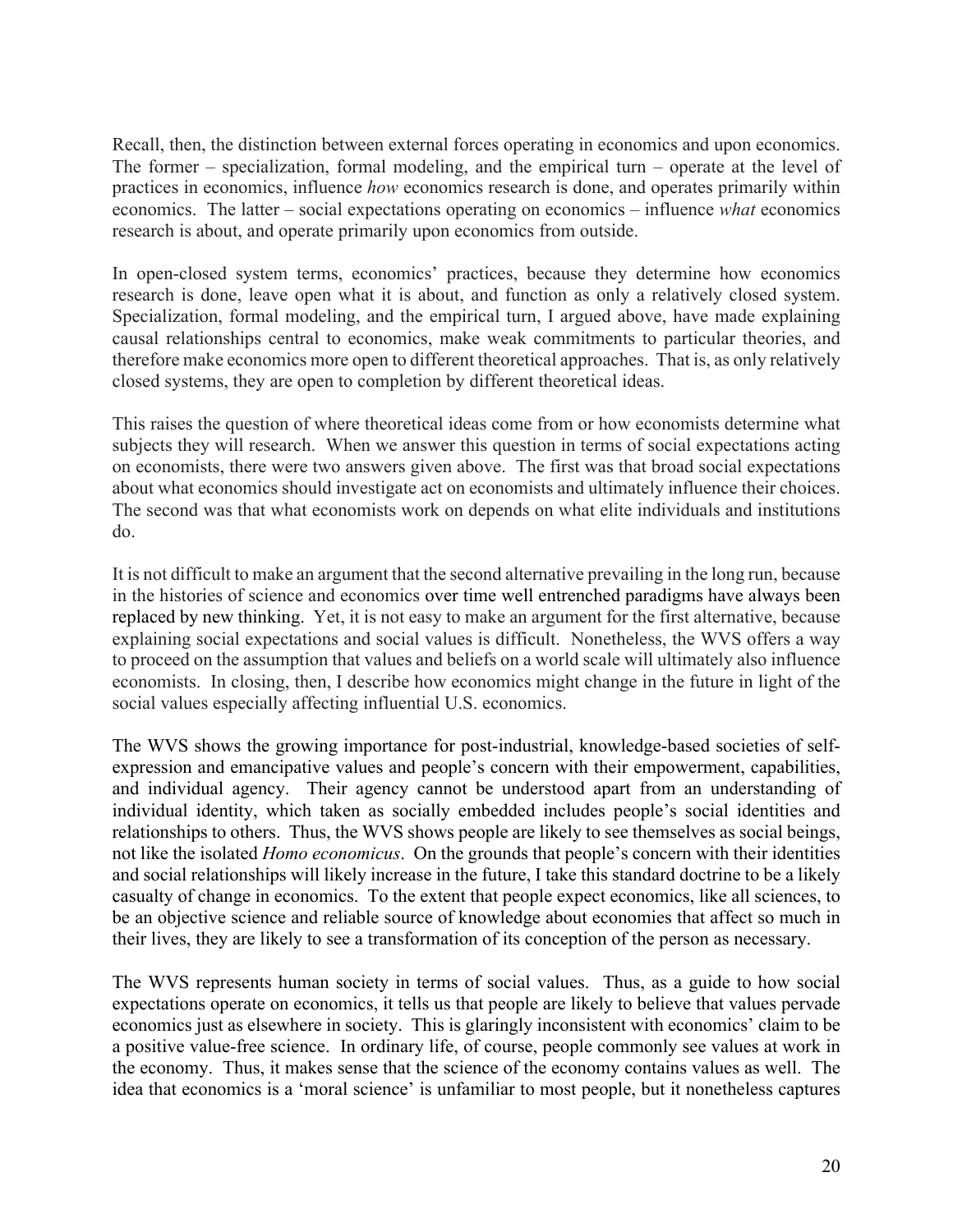this general belief about the value-laden nature of economic life. I consequently take the standard idea that economics is positive science free of values to also be a likely casualty of change in economics.

That the *Homo economicus* doctrine and economics' self-conception as a positive science have little future may seem improbable to many whose view of the future is framed in a backwardlooking way where the past determines present. Yet there is considerable uncertainty today about whether and how economics may be changing, and perhaps that reflects that we occupy an interregnum in the history of the discipline when the old world is still dying and the new is yet to be born.

# *References*

Ambrosino, Angela, Mario Cedrini, and John Davis (2021) "The Unity of Science and Disunity of Economics," *Cambridge Journal of Economics* 45 (4): 631–654.

Angner, Erik (2019) "We're all behavioral economists now," *Journal of Economic Methodology* 26 (3): 195-207.

Angrist Joshua, Pierre Azoulay, Glenn Ellison, Ryan Hill, and Susan Feng (2017) "Economic Research Evolves: Fields and Styles," *American Economic Review* 107(5): 293-297.

Angrist, Joshua and Jörn-Steffen Pischke (2010) "The Credibility Revolution in Economics: How Better Research Design is Taking the Con out of Econometrics," *Journal of Economic Perspectives* 24 (2): 3-30.

Arthur, W. Brian (2009) *The Nature of Technology: What It Is and How It Evolves*, New York: Free Press.

Backhouse, Roger and Béatrice Cherrier, eds. (2017) *The Transformation of Economics since the 1970s*, Durham and London: Duke University Press.

Becker, Gary (1981) *A Treatise on the Family*, Cambridge, MA: Harvard University Press.

Buchanan, James and Gordon Tullock (1965) *The Calculus of Consent: Logical Foundations of Constitutional Democracy*, Ann Arbor: University of Michigan Press.

Cat, Jordi (2017) "The Unity of Science," in Edward N. Zalta (ed), *The Stanford Encyclopedia of Philosophy* (Fall Edition), <https://plato.stanford.edu/archives/fall2017/entries/scientificunity/>.

Collins, Randall (1994) *Four sociological traditions*, Oxford University Press.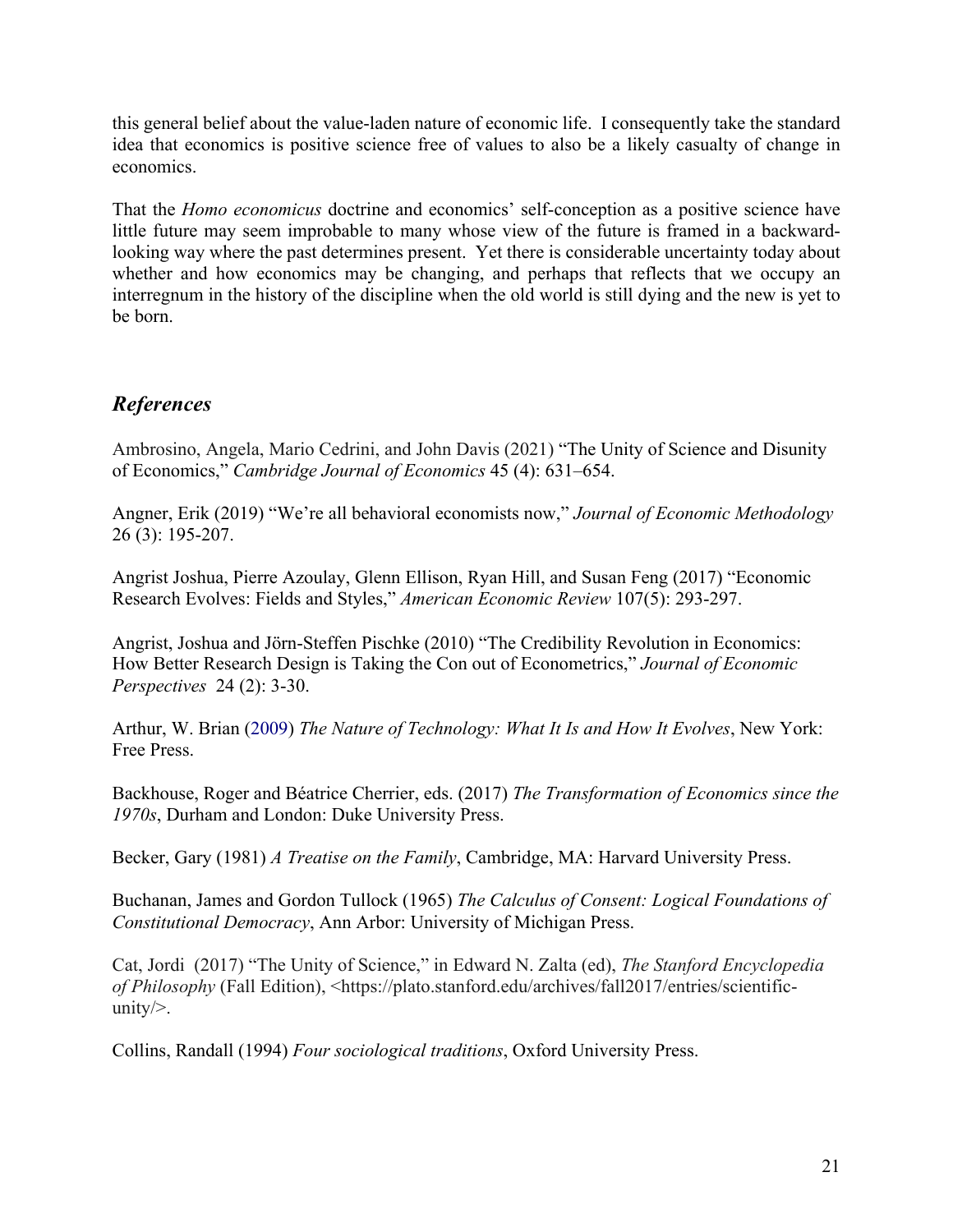Davis, John (2006) "The Turn in Economics: Neoclassical Dominance to Mainstream Pluralism?" *Journal of Institutional Economics* 2 (1): 1-20.

Davis, John (2008) "The turn in recent economics and return of orthodoxy," *Cambridge Journal of Economics* 32 (3): 349-366.

Davis, John (2011) *Individuals and Identity in Economics*, Cambridge: Cambridge University Press.

Davis, John (2012) "The Change in Sraffa's Philosophical Thinking," *Cambridge Journal of Economics* 36 (6): 1342-1356.

Davis, John (2018) "Sraffa on the open vs. 'closed systems' distinction and causality," *Research in the History of Economic Thought and Methodology* 35B: 153-170.

Davis, John (2019a) "Economics and Economic Methodology in a Core-Periphery World," *Brazilian Journal of Political Economy* 39 (3): 408-426.

Davis, John (2019b) "Specialization, fragmentation, and pluralism in economics" *European Journal of the History of Economic Thought* 26: 2 (2019): 271-293.

Davis, John (2020) "Change and Continuity in Economic Methodology and Philosophy of Economics" *Revue de Philosophie Économique/Review of Economic Philosophy* 21(2): 187-210.

Fourcade, Marion, Etienne Ollion and Yann Algan (2015) "The Superiority of Economists," *The Journal of Economic Perspectives* 29 (1): 89-113.

Gramsci, Antonio (1971 [1930]) *Selections from the Prison Notebooks of Antonio Gramsci*, ed. and trans. Quintin Hoare and Geoffrey Nowell-Smith, London: Lawrence & Wishart.

Hamermesh, Daniel (2013) "Six Decades of Top Economics Publishing: Who and How?" *Journal of Economic Literature* 51 (1): 162-72.

Heckman, James and Sidharth Moktan (2020) "Publishing and Promotion in Economics: The Tyranny of the Top 5," *Journal of Economic Literature* 58 (2): 419-470.

Hoover, Kevin and Andrej Svorenčík (2020) "Who Runs the AEA?" Center for the History of Political Economy Working Papers, Durham, NC: Duke University.

Horowitz, Irving (1994) *The decomposition of sociology*, Oxford University Press.

Iannaccone, Laurence R. (1998) "Introduction to the Economics of Religion," *Journal of Economic Literature* 36 (3): 1465-1495

Inglehart, R., C. Haerpfer, A. Moreno, C. Welzel, K. Kizilova, J. Diez-Medrano, M. Lagos, P. Norris, E. Ponarin, and B. Puranen et al., eds. (2014) World Values Survey: All Rounds – Country